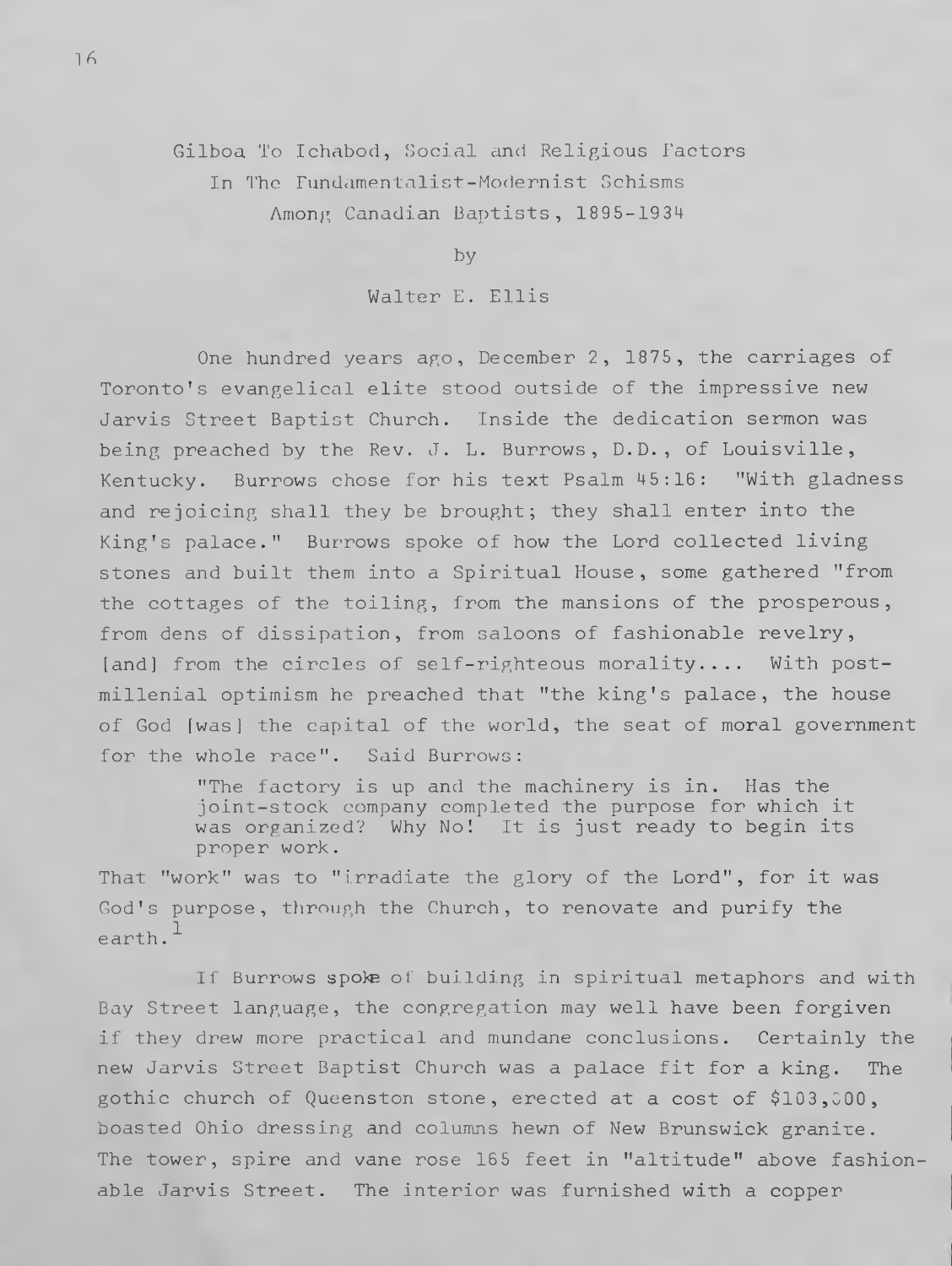baptistry curbed with Italian marble, a pulpit desk of polished brass; pews of walnut and chestnut finished in oil. The seats were of damask, the floors covered with handsome carpet. The organ, with 2240 pipes and over fifty stops, was the finest in Toronto. $^2$  In many respects the church building was a concrete symbol of the rising status and power of evangelicals in Canada. The bitter struggles of the Baptists and Methodists against the Family Compact and the Church of England and their battle over the clergy reserves and in favor of political reform had ended in victory. The Hon. Alexander Mackenzie, a Liberal and a Baptist, had recently been elected Prime Minister, defeating Sir John A. MacDonald and the Conservatives.

However, if some Toronto Baptists basked in the glory of the King's palace that Thursday afternoon, there may have been others busy about their daily labors who remembered with discomfort the prophetic warning sounded by Dr. R. A. Fyfe, principal of Woodstock College and former minister of Bond Street Baptist Church at the closing service there the previous Sunday. In an historical survey of the history of Baptist work in Canada Fyfe spoke frankly of the lack of homogeneity, the hyper-individuality, the perfectionist piety, and the disruptive "Scottish" theology, related to the issue of open or close communion that had inhibited denominational cooperation and growth. He also recounted how the church had been forced to move from March Street in 1848 to escape a "vicious and miserable" environment and implied that similar considerations were involved in the move from Bond to fashionable Jarvis Street.

In contrast, since 1869 Baptist fortunes had improved. Membership in Toronto churches had grown 140 per cent, and in Ontario and Quebec had reached 23,000. Three new churches, the Yorkville, Parliament Street, and College Street churches had been formed bringing to six the number of Baptist congregations in the city. Decentralization was the key to growth and the future was bright for Baptists, but not without perils. Warned Fyfe: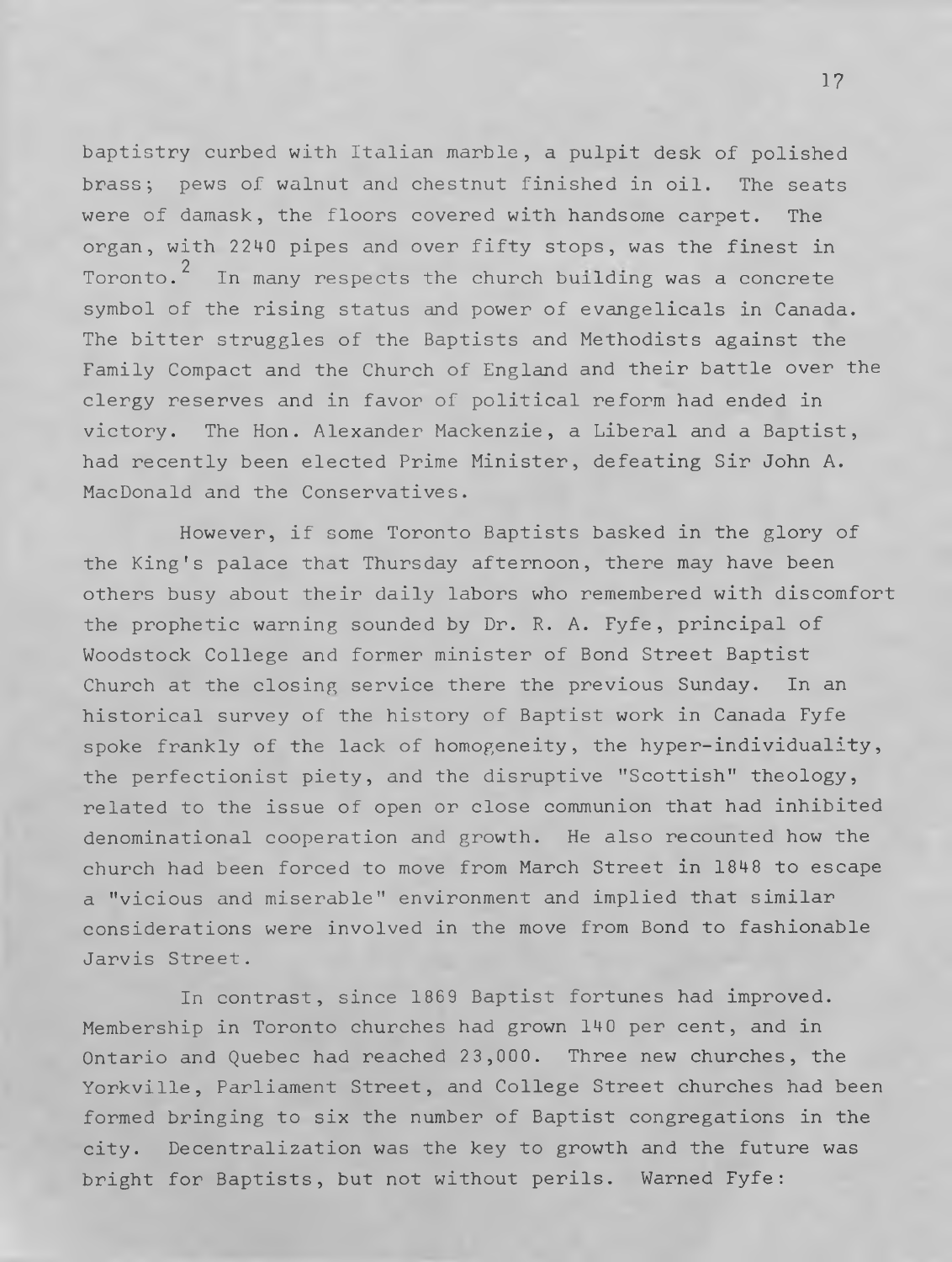And if old Bond Street, about to enter into her fine new house, forgets for a single day her obligations to provide at the earliest possible day for the very large section of this city, which her removal leaves (more) destitute than ever of Baptist preaching, then she may expect, that her new house will be like the mountains of Gilboa on which no dew fell.**3**

The issue for Fyfe was basically how the denomination would deal with urbanization, how a church "strong in membership and wealth" would use those resources. With expansion in view he issued the following commandment:

> Thou shalt remember what God has so clearly shown thee, that the true way to strength [and to] extend the cause in the city is to plant Baptist churches, as many as possible, in the destitute localities, and sustain them until they can sustain themselves.**4**

Fifty years later an event of equal significance to Canadian Baptists also took place in Toronto. About 2:00 A. M. on the morning of October 20, 1926, several hundred persons emerged from the First Avenue Baptist Church, Toronto, and marched through the streets singing hymns. They were bound for an all-night protest meeting at Jarvis Street Baptist Church. The occasion for their demonstration was the exclusion of the fundamentalist leader, the Reverend Doctor Thomas Todhunter Shields, from the Baptist Convention of Ontario and Quebec: this the culmination of ten years of bitter controversy between "modernists" and "fundamentalists" for control of the denomination. This was but one incident in the great convulsion that saw North American Protestantism bifurcated in the fundamentalist-modernist controversy. Among the Baptists the contention gave rise to schism from the Northern Baptist Convention in the United States, and from the Baptist Convention of Ontario and Quebec and the Baptist Union of Western Canada.

Two basic historical interpretations have been forwarded to explain the fundamentalist-modernist contentions of the 1920's. The first stresses the socio-economic roots of religious differentiation and views the controversy as primarily the result of tensions which arose through urbanization and the impact of the agricultural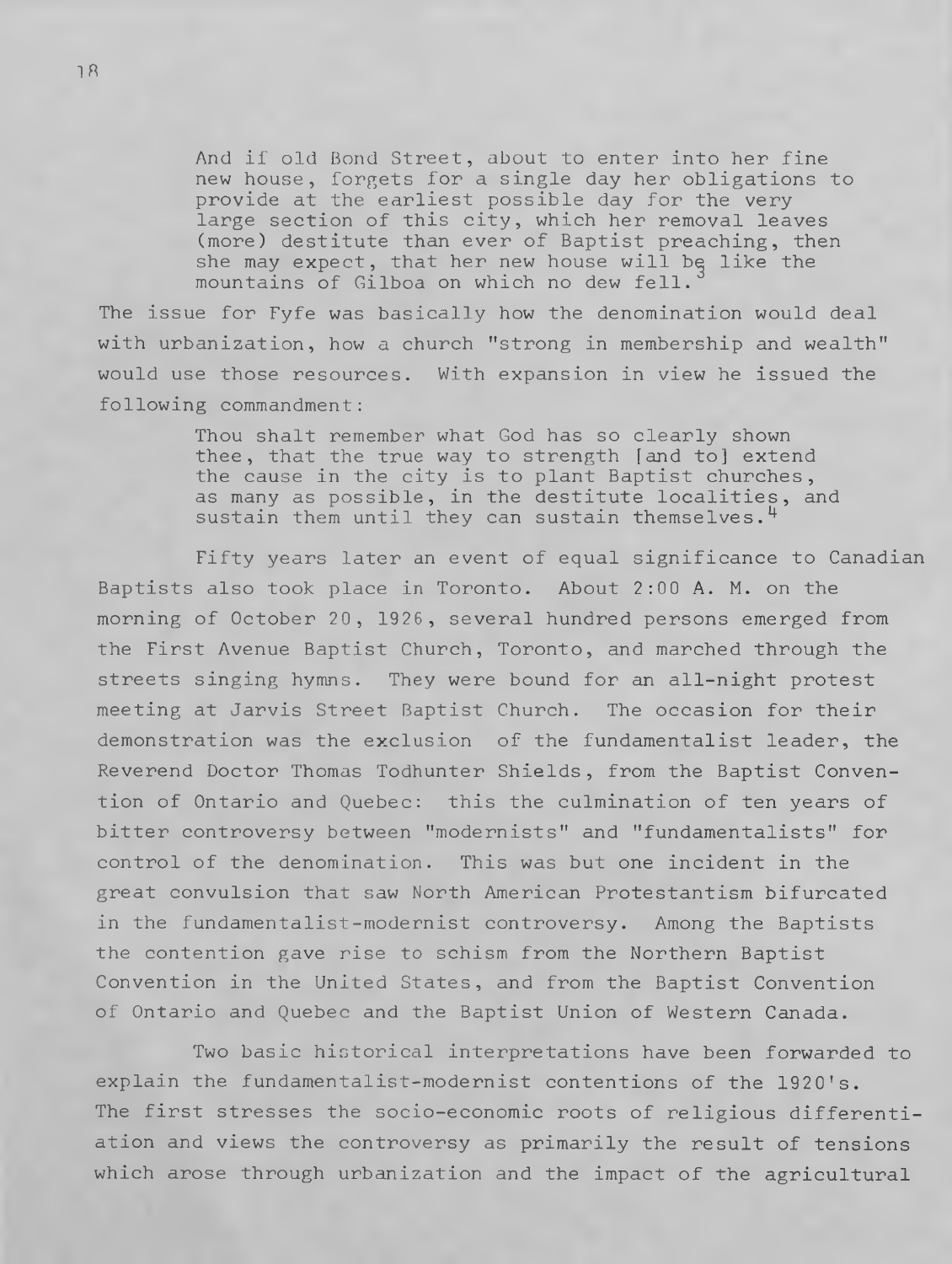depression which followed World War I. The second stresses the ideology and deals with schism as the result of overriding theological differences. Specifically, Ernest R, Sandeen argues that the equation of nineteenth-century evangelicalism with fundamentalism leads historians to resort to sociological or psychological explanations when a closer examination of fundamentalism as a theological system reveals it to be the product of a coalition between new elements contributed by Princeton conservatives and the premillenarian dispensationalism contributed by supporters of the Prophetic Conference movement.<sup>5</sup>

Stewart Cole viewed liberalism as a positive attempt to mold doctrine in response to social and scientific change. Norman Furniss ridiculed the uneducated fundamentalists, characterizing them as fear-ridden men longing for certainty in an age of change. In his view the principal cause for the rise of the fundamentalist controversy was "the incompatibility of the nineteenth century orthodoxy cherished by many humble Americans with the progress made in science and theology since the Civil War."**6** Sandeen argues, however, that rural-urban tensions, biblical criticism and evolutionary theory existed for at least two generations prior to the explosion of the 1920's, and he flatly denies that fundamentalism "can be explained as a part of the Populist movement, agrarian protest, or the Southern mentality."**7** He correctly argues that fundamentalism and modernism developed in northern cities. But his uncritical assumption that the fundamentalist base of support was indistinguishable from that of the modernists--what Niebuhr called bourgeois culture, having its strength in the cities and in the churches supported by the urban middle class needs to be examined. Only by assuming social homogeneity has Sandeen been able to stress doctrine in opposition to Niebuhr's essentially sociological arguments.**8**

In many respects the issue of definition is crucial. If fundamentalism and modernism are defined in theological terms attention focuses there and predictable conclusions result. However, if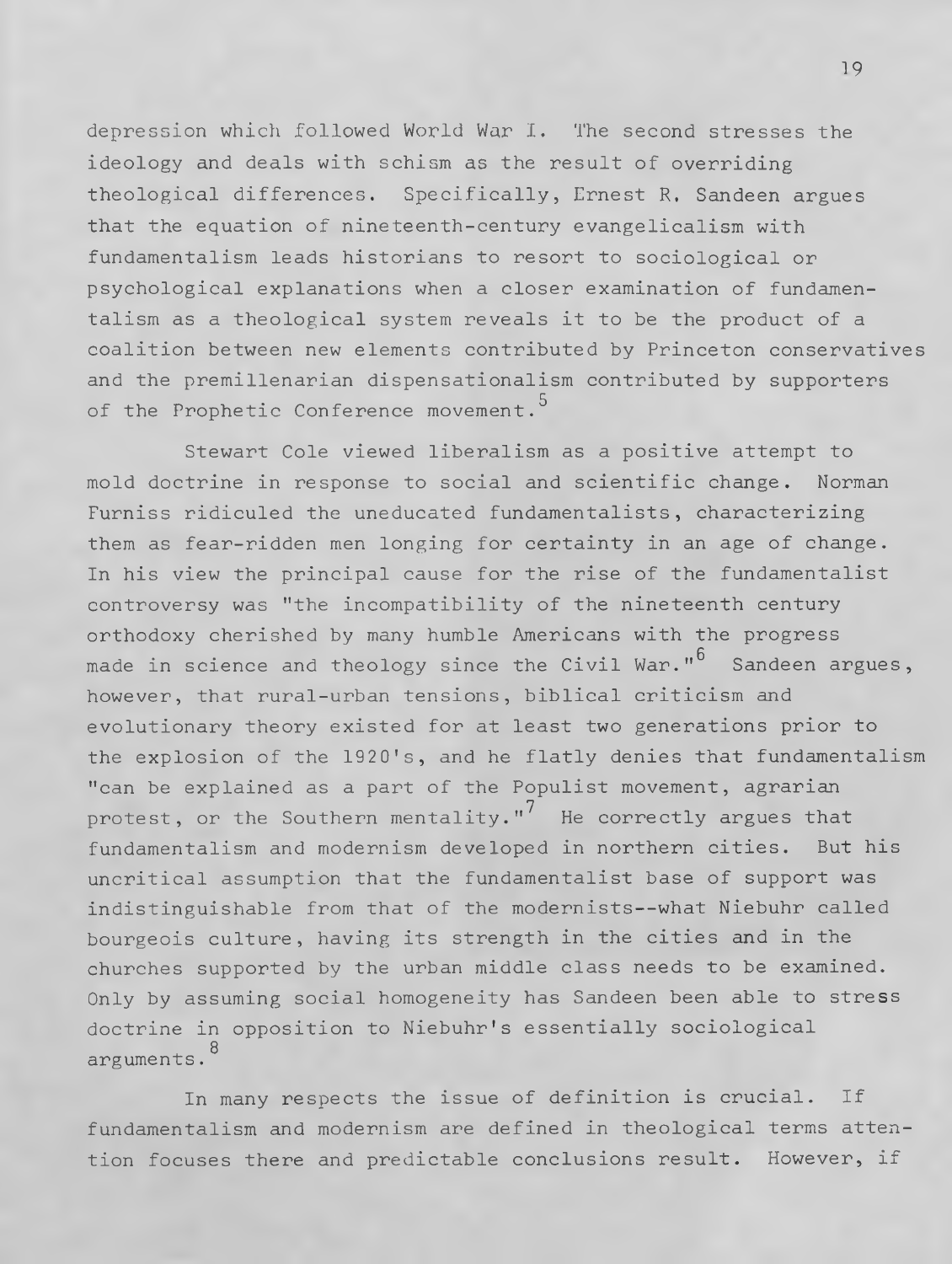wider definitions are used, as in Everett L. Perry's "Socioeconomic Factors and Fundamentalism", then the sociological argument is affirmed rather than denied. The latter view is taken by Dr. Mary B. Hill, who interprets the history of Canadian Baptists as the story of the gradual suppression of lower class American and Canadian churchmen, sectarian in theology and outlook, by a middleclass elite of British origin who gained control of the denominational machinery and used it to further church-type programs. Her data appears idiosyncratic, but Hill argues that high status Baptists utilized political skills and economic affluence to dictate church policy during the period of latent class struggle [1888-1910], but were unable to suppress conflict in the years following World War I. $^9$ 

Time prohibits a detailed account of the controversies that led to schism among Canadian Baptists. Histories, most of which tend to be apologetic, are cited in footnotes. Briefly, tension surfaced first in Ontario and Quebec in Walmer Road Baptist Church in 1905, when the theology of the Rev. Oliver C. Horsman was challenged because of his introduction of A First Book of Christian Doctrine for use with young adults. Horsman resigned but schism ensued and an independent congregation known as the Tabernacle Church was established on Markham Street near Bloor.**10**

In May 1908 attention focused on McMaster University when Dr. Elmore Harris, a consulting editor of the Scofield Reference Bible, patron of the Toronto Bible Institute, and pastor emeritus of Walmer Road questioned the orthodoxy of Dr. I. G. Matthews, Professor of Old Testament. After investigation Matthews, like Horsman, was pronounced orthodox. However, Harris' supporters exacted a "statement of belief" from a reluctant Convention Assembly in 1910; a "canon" they would later attempt to enforce as "orthodoxy" Concurrently Dr. Albert Carman, Methodist superintendent and last bishop of the frontier-oriented Methodist Episcopal Church in Canada, became embroiled with Dr. George Workman and Dr. George Jackson of Victoria College: the only significant instance of debate over biblical criticism in Canada outside the bounds of the Calvinist tradition.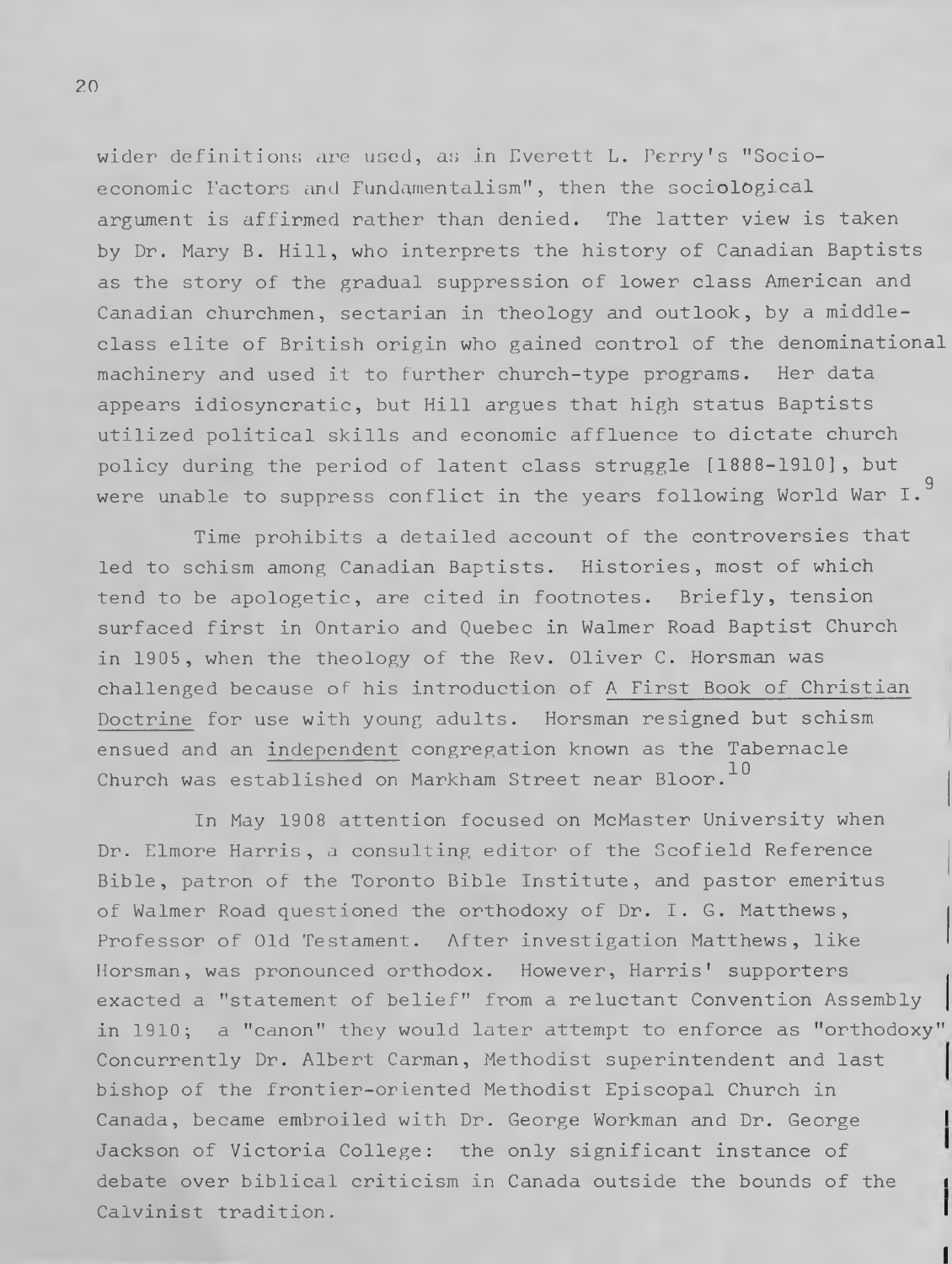The Great War interrupted but provided occasion to increase the heterogeneity of Baptists as men from various classes and religious traditions rubbed shoulders in trenches and denominationalism broke down under the influence of contact with the cosmopolitan world of Europe. In 1919 the dormant controversy surfaced anew when Dr. T. T. Shields, minister of Jarvis Street Baptist Church since May 1910, attacked The Canadian Baptist for a series of editorials favorable to such works as J. Munro Gibson's, The Inspiration and Authority of Scripture and A. H. Strong's Inspiration, Authority and Criticism. Ironically, the implied slurs and elitism reflected in P. T. Forsyth's Introduction to Gibson's book contributed to passage by the Ottawa Convention Assembly of a resolution which slapped the hands of editor, W.J. McKay and characterized as "new" and "vague" the doctrine of inspiration contained in the editorials.**1**

Tension surfaced in Jarvis Street Baptist Church in 1920, initially as a struggle over worship and liturgy between Shields and the organist, Dr. Edward Broome, then turned to church administration and a debate over the place of the diaconate and membership in Baptist polity. Finally, in February 1921, Shields preached his famous sermon, "The Christian Attitude Towards Amusements", interpreted as an attack on the "worldliness" of his opponents and raising the spectre of the notorious Dancing Deacon. In response a "Laymen's Committee" was formed to oust Shields.**12** Dr. Shields refused to submit a "requested" resignation following a resolution passed June 29, 1921 by a church meeting, retaliated with a summer crusade led by the New York controversialist Dr. John Roach Straton, added forty-six members irregularly that summer, and was sustained at the reconvened Annual Meeting on September 21, 1921. The "minority" came under censure; forty were excluded from church office, and 349 finally requested letters to establish on May 24, 1922 the Central Baptist Church, later Park Road Baptist Church, Toronto.

Historians have generally interpreted the contest from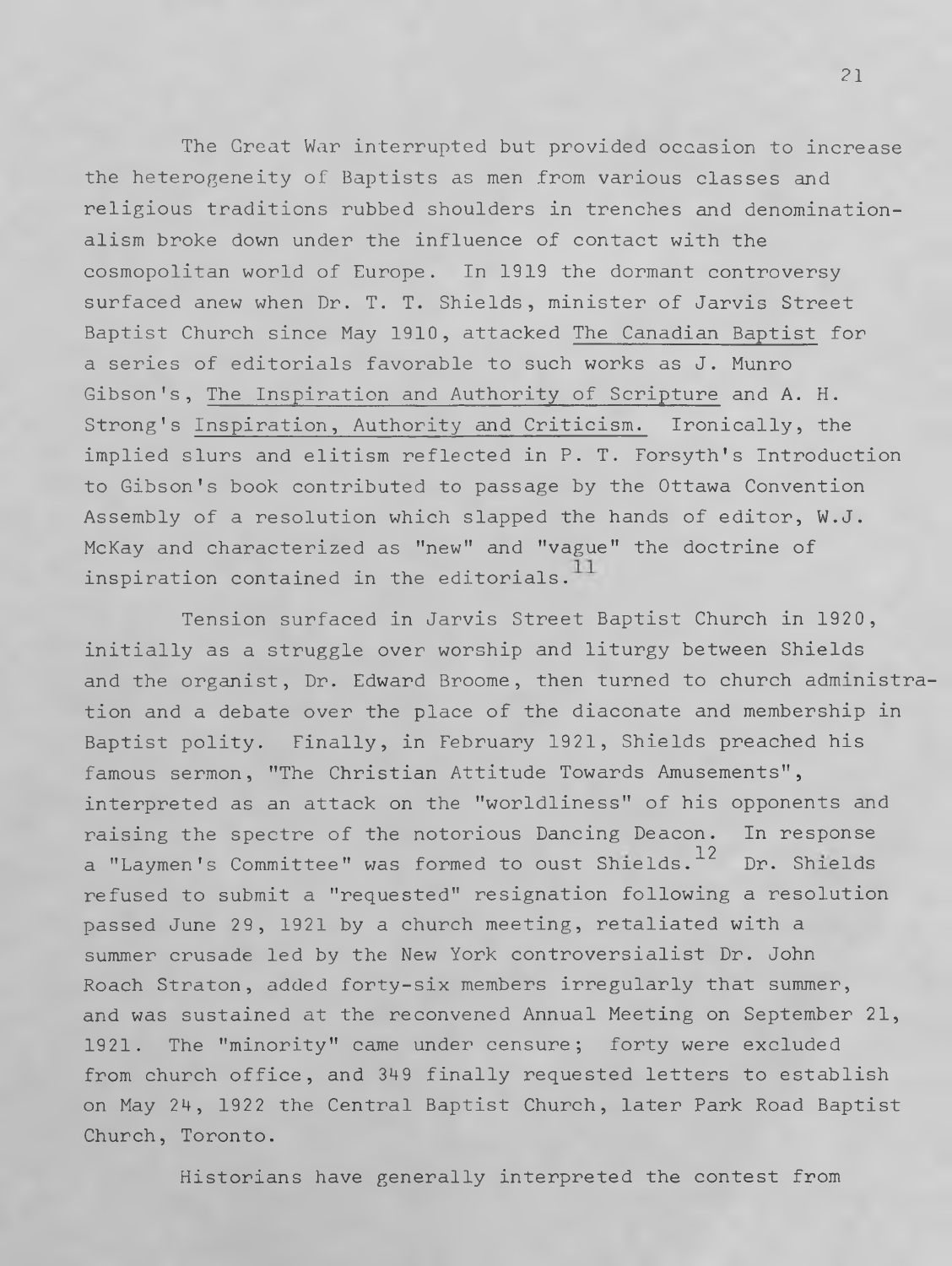within the context of their denominational commitments. For Dozois, a Convention historian, Shields turned "what was clearly a personality issue into a doctrinal debate, by charging his opponents with modernism, worldliness and heresy." For Tarr, the Plot that Failed was a concerted attempt to bring about "the downfall of one who was a recognized leader of the evangelical forces" in the hope that his defeat would "enable the liberal element to gain the ascendance." $13$  Monistic theological or psychological interpretations fail to give serious consideration to the social characteristics of the factions. If social heterogeneity can be established, then the question becomes one of relating the differing theological emphases to their respective sociological constituencies.

Clearly in the Jarvis Street contest and in the wider struggle the contestants were conscious of social differences. Shields often complained that his "chief offense [was] that in these matters [he had] appealed to the people." He characterized his opponents as the wealthy, the worldly, and the wise. Convention supporters responded that "TOO MANY RICH MEN" was "another cry raised to becloud the issue," that most with a "moderate amount of this world's goods" opposed Shields on administrative and not on theological grounds. At this point a microcosmic study of the social characteristics of Jarvis Street members may shed light on the wider conflict. 14

As early as 1875 Toronto was beginning to experience the growth of class-stratified dormitory suburbs and the idealized church where rich and poor shared a common religious and social life was beginning to disappear. Forty years later wealthy Torontonians were already beginning to abandon their palatial mansions on Jarvis Street and move north and west of Bloor Street into the districts around St. George Street and Walmer Road. Others moved across the Don Valley into the fashionable suburbs stretching east along Danforth. Still, in 1910, as Table I reveals, though power rested with the rich, Jarvis Street Baptist Church was a heterogeneous congregation. Although twenty-five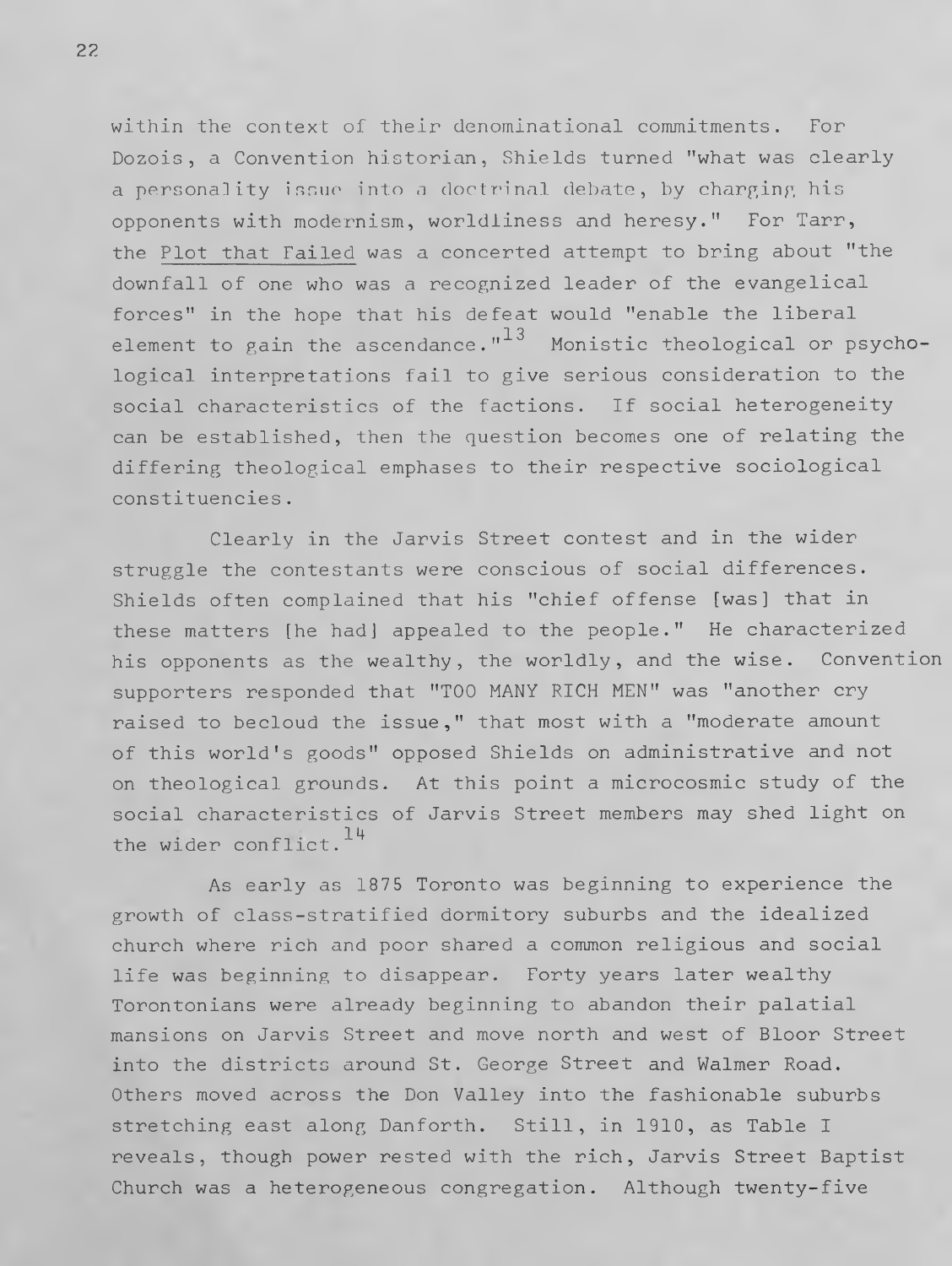per cent of the members were merchant manufacturers and professionals, an equal number were blue collar workers and laborers. Significantly, however, many of the latter were printers or workers in the newspaper industry and their bosses were members of the church. Another twenty-five per cent were small entrepreneurs, managers or semi-professionals; approximately the same number white collar workers.

However, Fyfe's commandment of 1875 had not born the rich harvest expected among the blue collar workers. Baptist missions in working class areas of Toronto had not become self-supporting and Shields responded in 1912-13 by federating the Sumach and Parliament Street Missions with Jarvis Street, thus effecting an initial shift in the social characteristics of the congregation. Compare the occupational profile of the church in 1913, Table II, with the occupational profile in 1910, Table I. In three years the percentage of merchant manufacturers and professionals dropped from twelve to seven per cent. Blue collar workers and laborers increased from twenty-three to twenty-eight per cent. Significantly more single memberships, in contrast to family units, appear on church rolls and reflect recruitment from boarding-house areas located south and west of the church.

During and following the Great War the standard Baptist theology preached by Shields failed to produce a strong impact. Meanwhile the Jarvis Street elite were becoming critical of revivalist techniques and new members tended to be recruited from the "missions" and from lower segments on the occupational scale. However Shields discovered after 1920 that when controversy raged revivals flourished. For example, in 1922, following expulsion of the "minority", the Sunday School increased from 300 to 1000. Three prayer meetings a week were held that year and 182 new members were added. In 1923 recruitment increased to 384. The thesis that these additions reflect consolidation by Toronto "fundamentalists" cannot be supported, for the vast majority [253] joined by baptism, only 72 transfer of letter and 59 by religious experience. Data reveal similar pattern through 1925.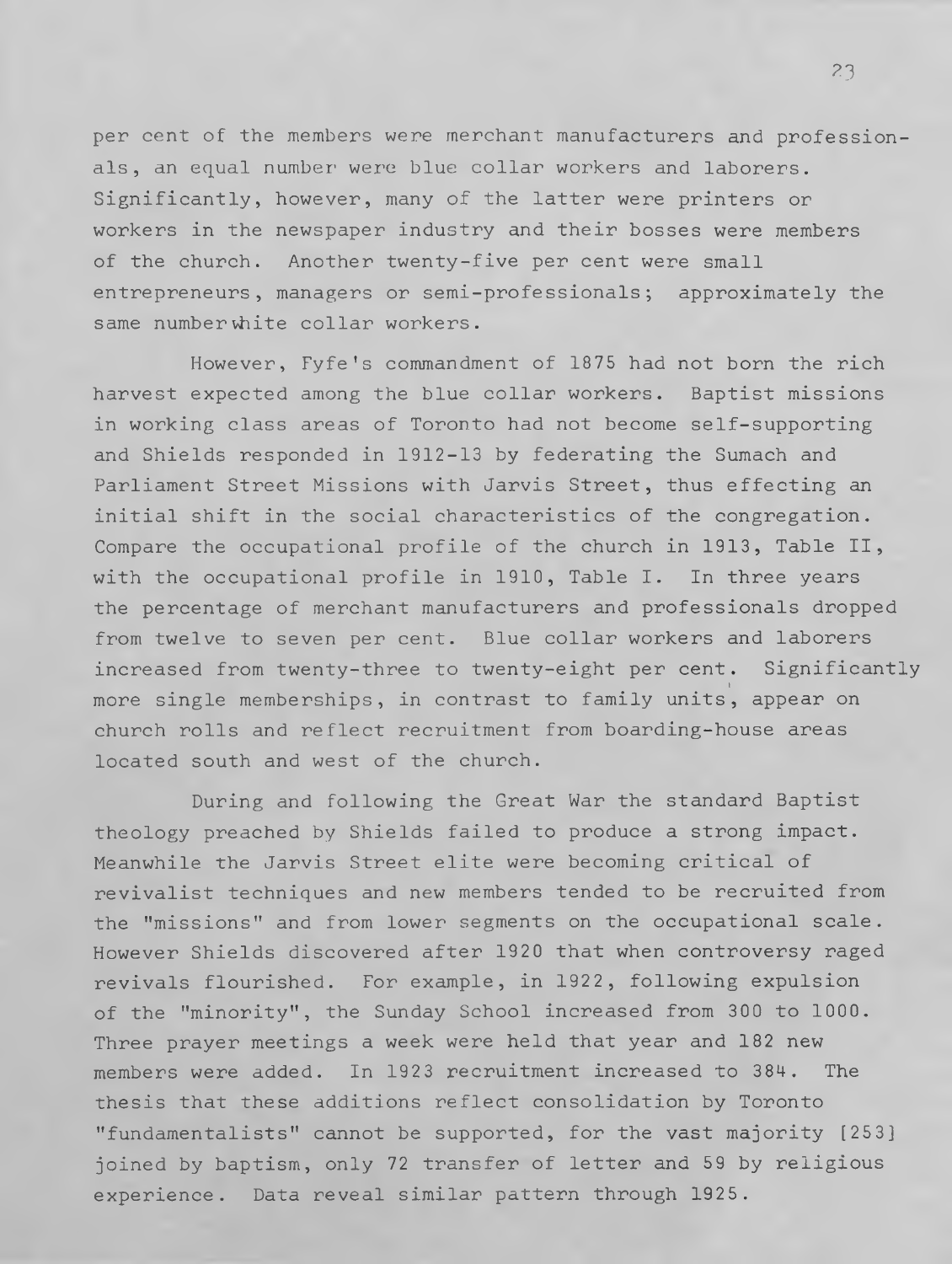| TABLE |  | L |
|-------|--|---|
|       |  |   |

OCCUPATIONAL PROFILE JARVIS STREET BAPTIST CHURCH 1910

| Occupations                                                                             | Number                    | Percentage |
|-----------------------------------------------------------------------------------------|---------------------------|------------|
| Professionals                                                                           | 43                        | 13.11      |
| Merchants, Manufacturers<br>Wholesale                                                   | 35                        | 10.67      |
| Entrepreneurs, Business<br>Retail                                                       | 27                        | 8.23       |
| Managerial, Sales, Semi-<br>Professional                                                | 58                        | 17.68      |
| White Collar--incl. Clerks,<br>Barbers, Police, Bank Workers                            | 88                        | 26.83      |
| Blue Collar--Printing, Foremen                                                          | 39                        | 11.89      |
| Manufacturing--Industrial Workers                                                       | 17                        | 5.18       |
| Laborers--Chauffeurs, Domestics                                                         | 21                        | 6.40       |
| Totals                                                                                  | 328                       | 100.00     |
| Number of Occupational Units in Church: 524<br>Number Unidentified<br>Number Identified | 196(37.40)<br>328 (62.60) |            |

NOTE: Appendix A constitutes a breakdown of the table by type of **occupational units. It shows the more stable units, where both spouses were members, to predominate in the higher occupational categories.**

«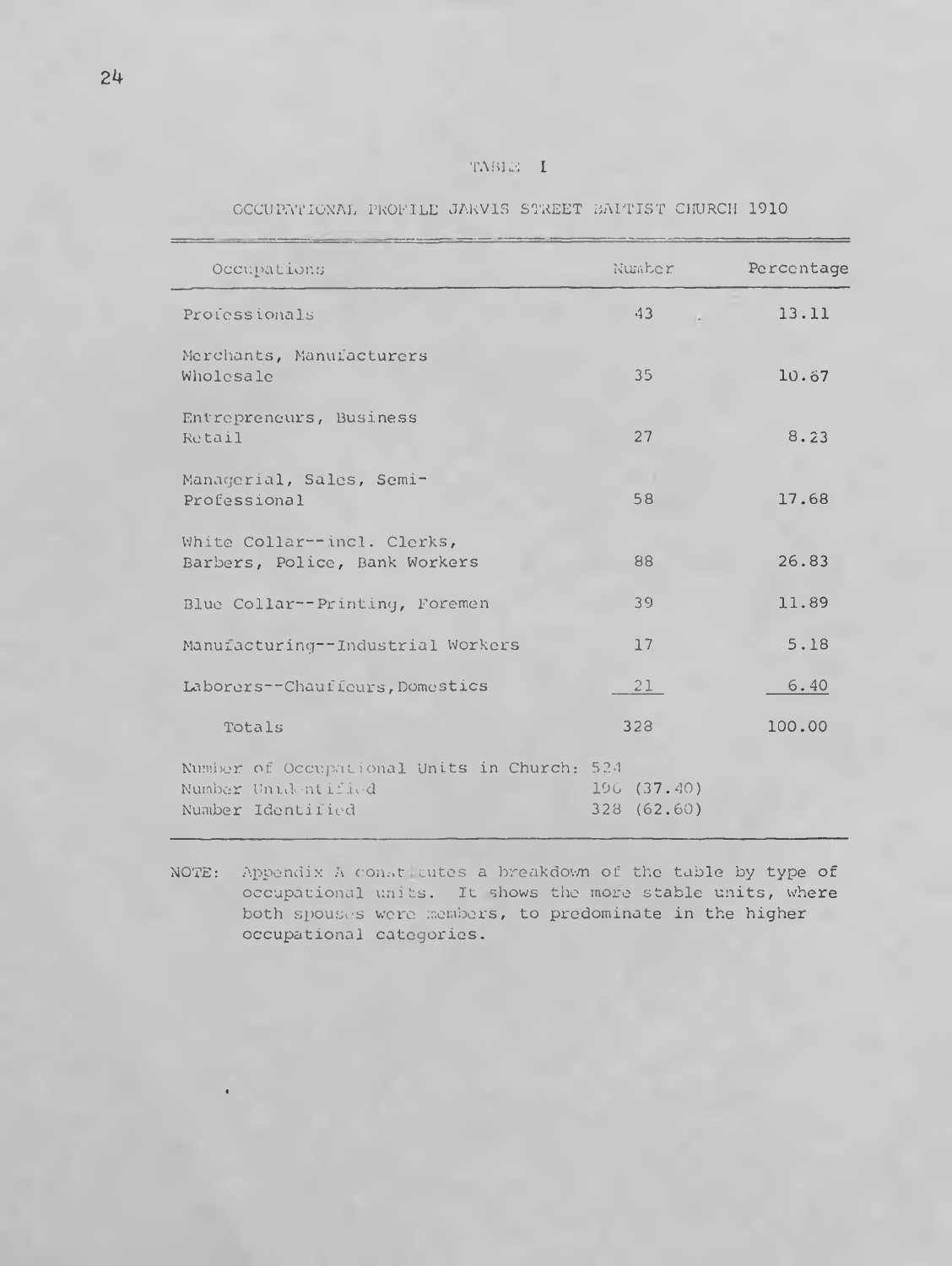|  |  | тавик | IJ |  |
|--|--|-------|----|--|
|  |  |       |    |  |

| Occupations                                                                             | Number                    | Percentage |
|-----------------------------------------------------------------------------------------|---------------------------|------------|
| Professions                                                                             | 49                        | 10.94      |
| Merchants, Manufacturers<br>Wholesale                                                   | 33                        | 7.37       |
| Entrepreneurs, Business<br>Retail                                                       | 49                        | 10.94      |
| Managerial, Sales, Semi-<br>Professional                                                | 82                        | 18.30      |
| White Collar--incl. Clerks,<br>Barbers, Police, Bank Workers                            | 109                       | 24.33      |
| Blue Collar--Printing, Foremen                                                          | 64                        | 14.29      |
| Manufacturing--Industrial Workers                                                       | 32                        | 7.14       |
| Laborers--Chauffeurs, Domestics                                                         | 30                        | 6.70       |
| Totals                                                                                  | 448                       | 100.00     |
| Number of Occupational Units in Church: 715<br>Number Unidentified<br>Number Identified | 267(37.34)<br>448 (62.65) |            |

## OCCUPATION PROFILE JARVIS STREET BAPTIST CHURCH 1913

**NOTE: Appendix B constitutes a breakdown of the table by type of occupational unit and reveals the marked increase in absolute numbers of single working units and a drop in the number of widows in the congregation.**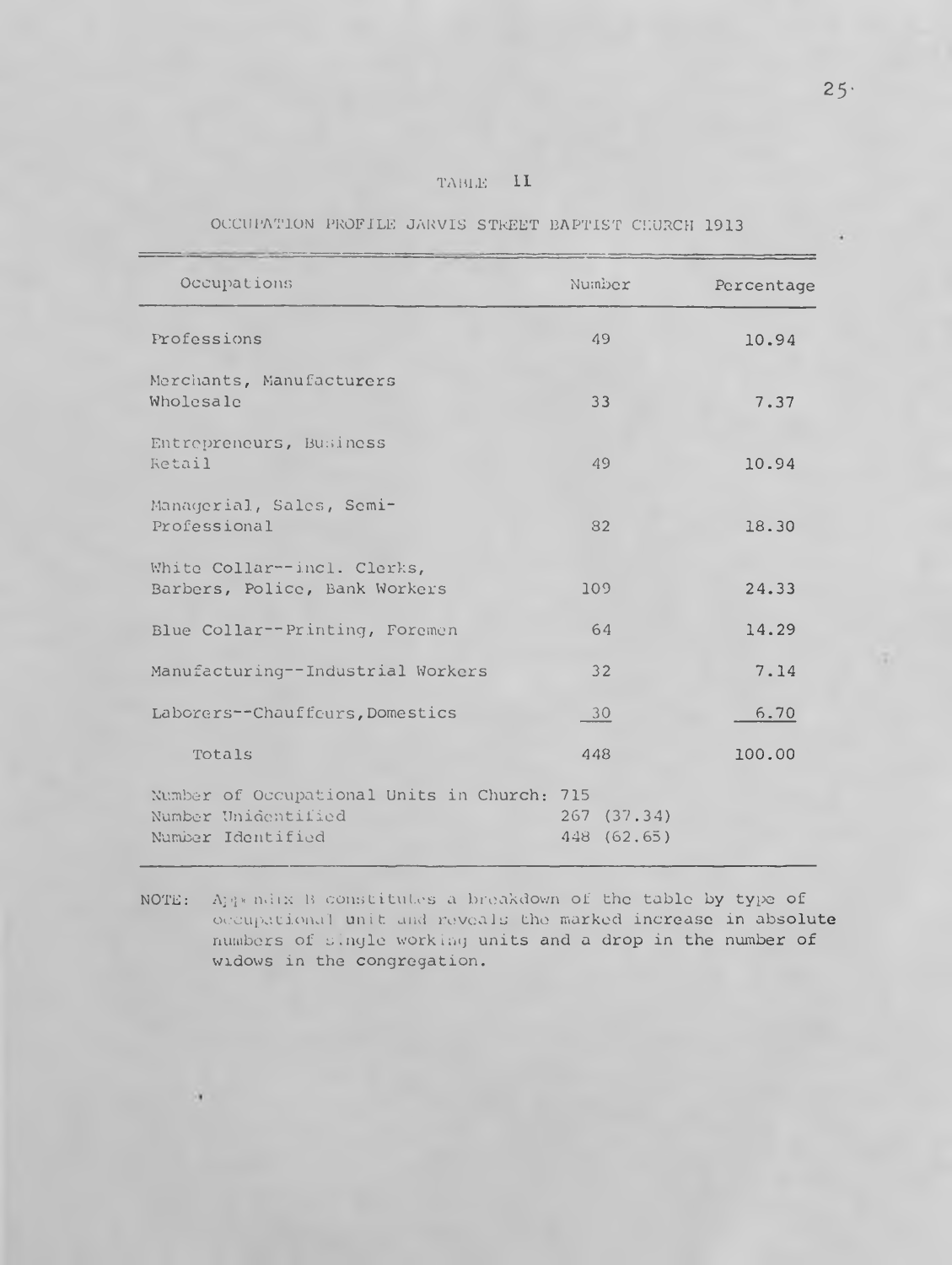## TABLE III

|  |  | OCCUPATIONAL PROFILE CENTRAL BAPTIST CHULCH 1922. |  |  |
|--|--|---------------------------------------------------|--|--|
|  |  | STATUS AS JARVIS STREET MEMBERS IN 1913           |  |  |

| Occupations                                                                         | Number           | Percentage |
|-------------------------------------------------------------------------------------|------------------|------------|
| Professions                                                                         | 18               | 16.83      |
| Merchants, Manufacturers<br>Wholesale                                               | 24               | 22.43      |
| Entrepreneurs, Business<br>Retail                                                   | 14               | 13.09      |
| Managerial, Sales, Semi-<br>Professional                                            | 14               | 13.09      |
| White Collar--incl. Clerks                                                          | 22               | 20.56      |
| Blue Collar--Printing, Foremen                                                      | 11               | 10.28      |
| Manufacturing--Industrial<br>Workers                                                | $\overline{2}$   | 1.87       |
| Laborers--Chauffeurs, Domestics                                                     | $\overline{2}$   | 1.87       |
| Totals                                                                              | 107              | 100.00     |
| Number of Occupational Units in Church:<br>Number Unidentified<br>Number Identified | 128<br>21<br>107 |            |

**NOTE: Appendix D constitutes a breakdown of the Table by type of occupational unit and reveals that the largest percentage of white collar persons ware s ingle women. A detailed methodological explanation of the procedure for comparing the data is also included.**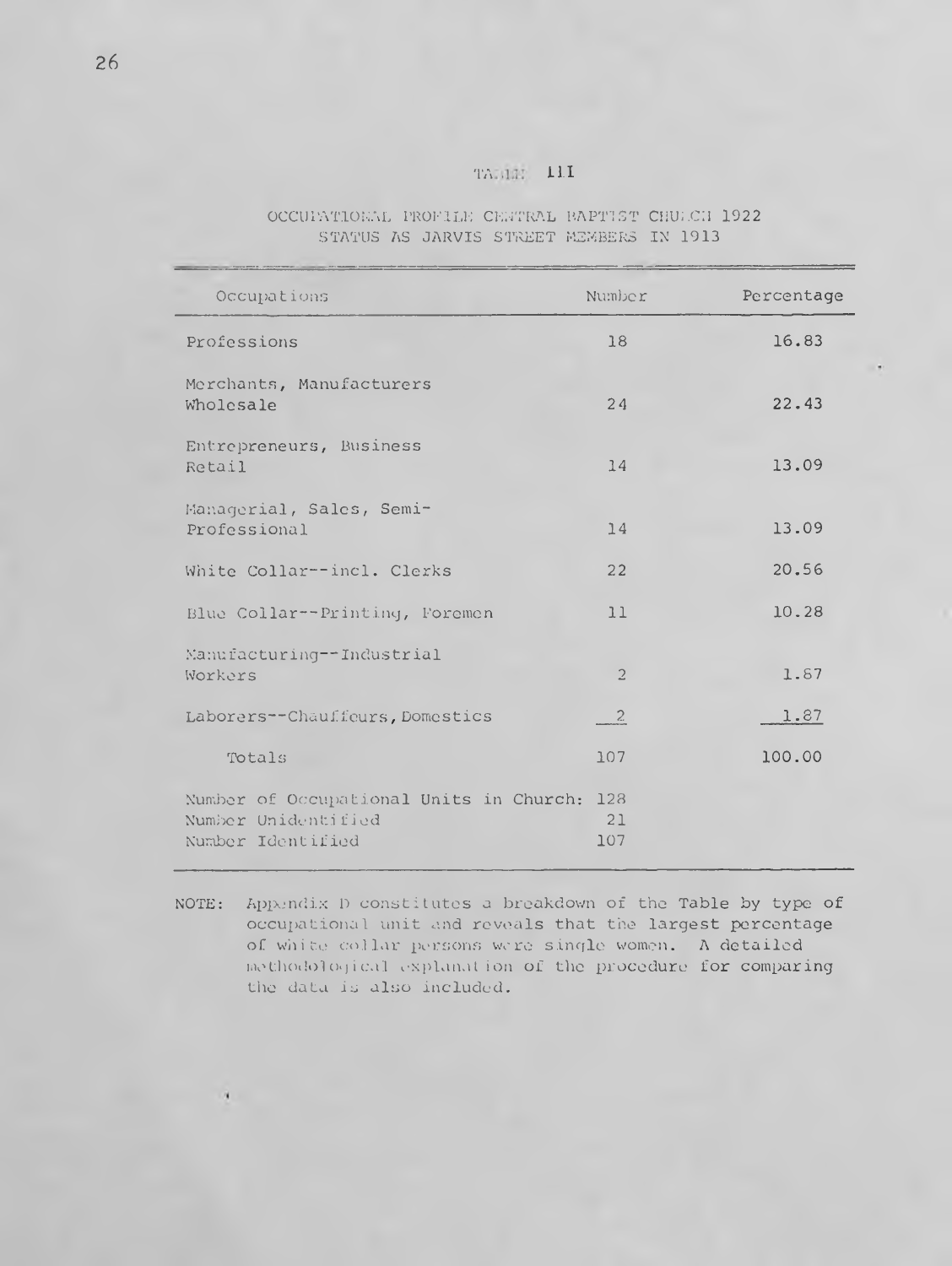A social profile of the recruits would provide a definitive test of the socio-economic hypothesis were such data available. Unfortunately, Dr. H.C. Slade, now deceased, resolutely refused access to the membership rolls of Jarvis Street Baptist Church. Nevertheless, Table III is a profile of the occupational characteristics of members of the Central Baptist Church. By incorporating data only on members dismissed who were members prior to 1913, the last year for which Jarvis Street data are available, it is possible to show conclusively that it was the rich and wealthy members of old Baptist families who were "exiled". Over thirtyeight per cent belonged to merchant-professional units while another thirteen per cent were retail entrepreneurs. Only fourteen per cent were blue collar workers and these were connected to elite families by employment or marriage.

When Jarvis Street Church granted letters of transfer to the minority Shields documented to his satisfaction the fact that most practised a churchlike pattern of piety, were irregular at communion, and inactive in the extended life of the congregation. The vast majority were members prior to his ministry and many were "aged and infirm". Of the 349 exiles 177 were members prior to 1910, most others life passage children of old Baptist families. Few, if any, were products of the pastoral or revival ministry of Dr. Shields. To summarize, Table IV, below, compares the occupation of members of the two churches, Jarvis Street and Central Baptist. Clearly, the schism resulted in isolation of old affluent Baptist families and in the capture of their church by a charismatic leader who instituted sect-type patterns and whose message and ministry produced differential class recruitment.**15**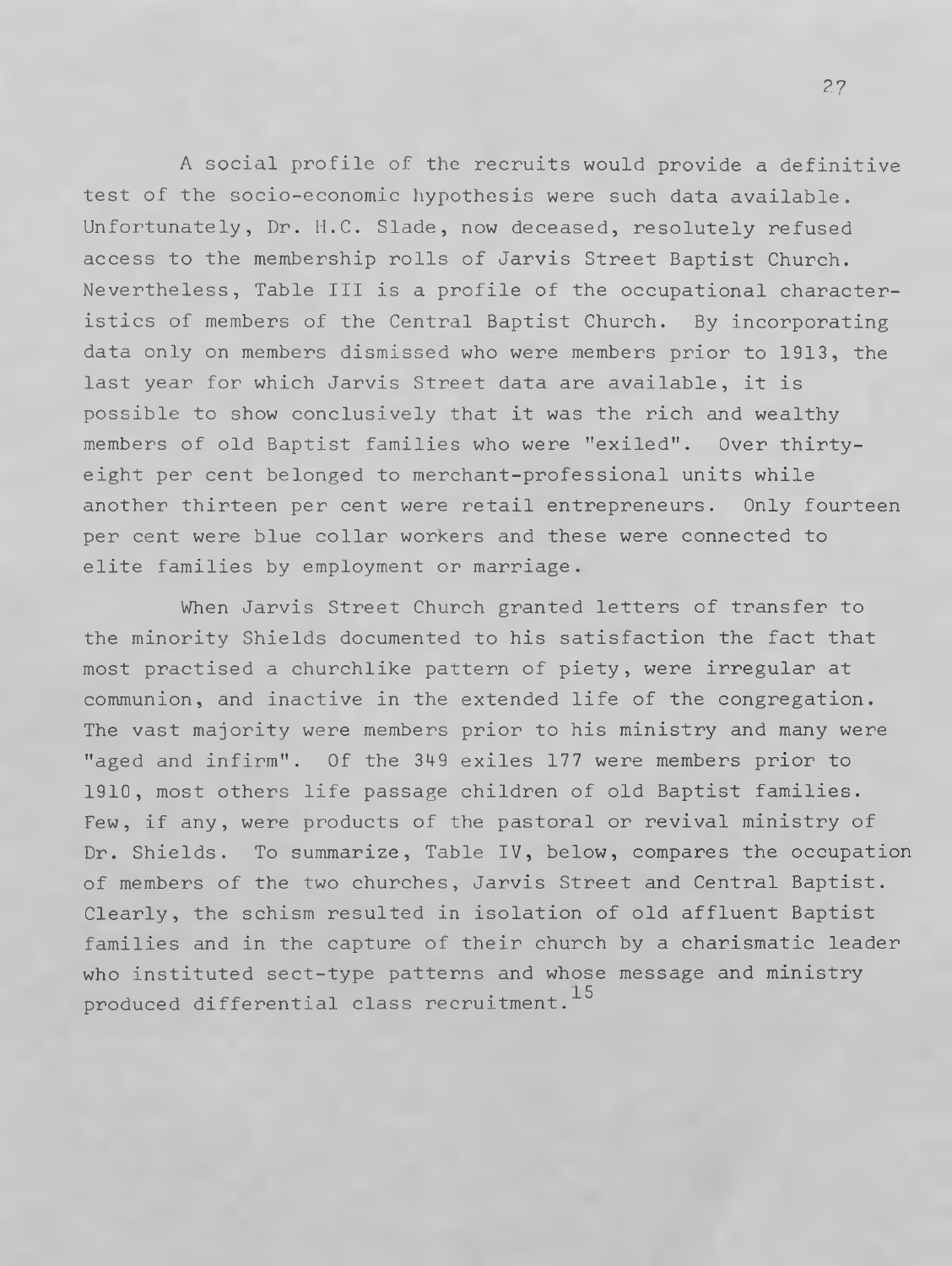| Occupations                      | Jarvis<br>No.            | $\frac{a}{\delta}$ | Central<br>No.                                   | 8     |
|----------------------------------|--------------------------|--------------------|--------------------------------------------------|-------|
| Professions and<br>Entrepreneurs | 89                       | 23.23              | 56                                               | 52.33 |
| Managerial, Sales                | 64                       | 16.71              | 14                                               | 13.09 |
| White Collar                     | 93                       | 24.29              | 22                                               | 20.56 |
| Blue Collar-Labor<br>Unknown     | 137<br>383<br>199<br>582 | 35.78              | 15<br>$\overline{107}$<br>21<br>$\overline{128}$ | 14.02 |

TABLE IV COMPARATIVE OCCUPATIONAL PROFILE JARVIS AND CENTRAL BAPTIST 1913

If occupation is the best single indicator of class assessed value of residence real estate is a significant indicator of status. Expenditure on housing is a major budget item and constitutes an important means through which income is transfered into status. Generally, home-owners tend to be more stable and less geographically mobile than renters. Thus, if status was a factor in the fundamentalist-modernist controversy one would expect more residence ownership and higher assessments among one group than another. Table V represents the 1913 assessed value of residence real estate for the total membership of Jarvis Street Baptist Church. Thirty-seven per cent were owners, sixty-three per cent renters. Twenty-five per cent had assessments over \$6000, another twenty-three per cent assessments in the \$4-6,000 range. Among renters fifty per cent lived in homes assessed at less than \$3000. The Anglican Diocese of Toronto owned considerable poor housing not far from Jarvis Street Church and many Baptists rented these properties. The boarding-house phenomena among new recruits has been mentioned previously.

**1**Appendix E constitutes a breakdown of the Occupational Profile of Jarvis Street Baptist Church in 1913, after those units which founded Central Baptist Church were removed. It reveals a marked decrease in the number of family units in the membership of the church.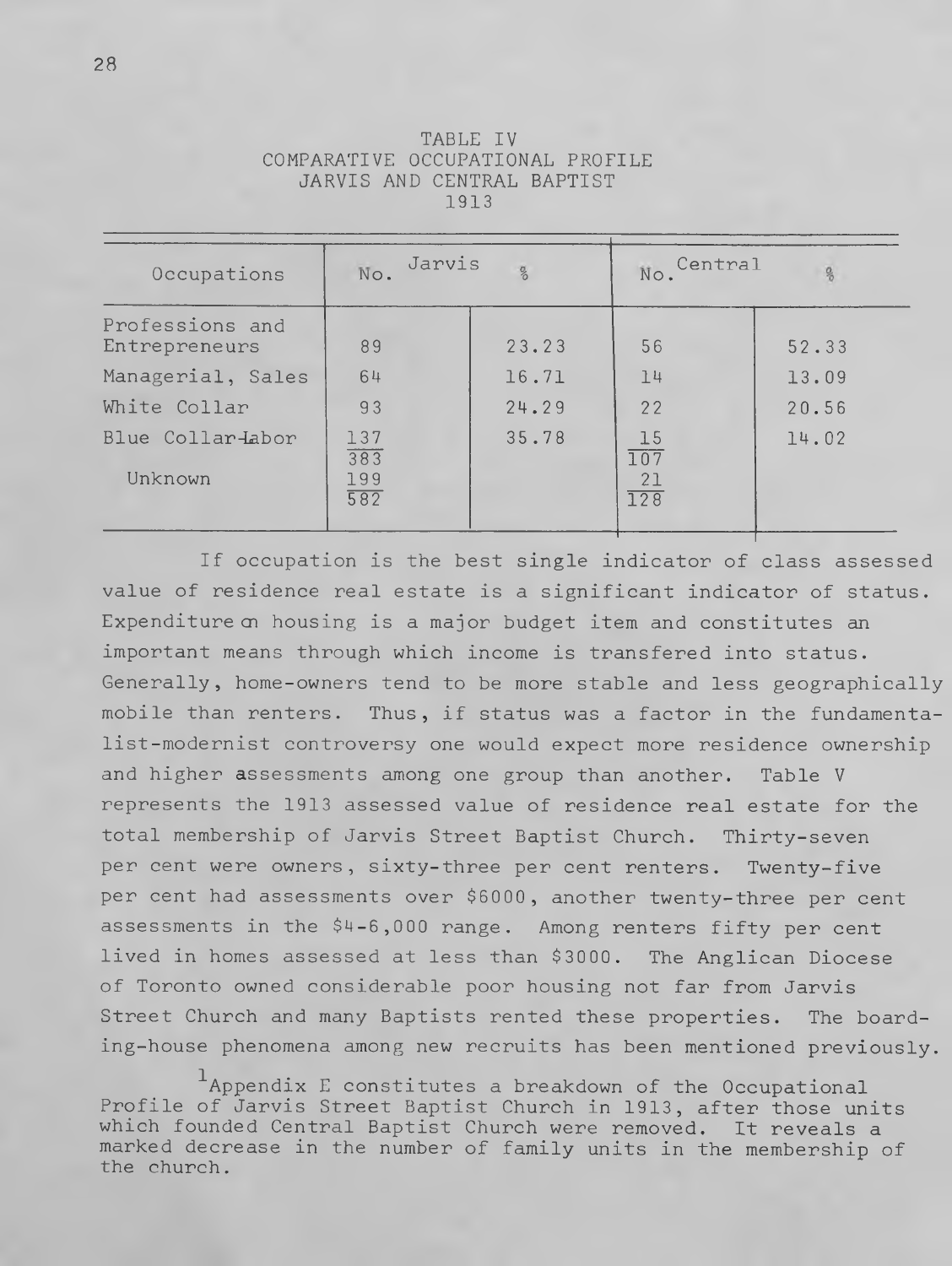### TABLE V

## ASSESSED VALUE RESIDENCE REAL ESTATE - 1913 JARVIS STREET BAPTIST CHURCH TOTAL MEMBERSHIP

|                                                                |              |                                     | Assessments   |                                                                                  |               |                                 |                     |
|----------------------------------------------------------------|--------------|-------------------------------------|---------------|----------------------------------------------------------------------------------|---------------|---------------------------------|---------------------|
| Status                                                         | $-1000$      | $-2000$                             | $-3000$       | $-4000$                                                                          | $-5000$       | $-6000$                         | over<br>6000        |
| Owners<br>% of Known                                           | 4<br>[2.07]  | 27<br>[13.85]                       | 31<br>[15.90] | 40<br>[20.52]                                                                    | 28<br>[14.36] | 17                              | 48<br>[8.72][24.62] |
| Renters<br>% of Known                                          | 21<br>[6.41] | 81<br>[24.70]                       | 63<br>[19.21] | 60<br>$[18.30]$ $[11.28]$                                                        | 37            | 32                              | 34<br>[9.76][10.37] |
| Total Number of Units<br>Number of Owners<br>Number of Renters |              | 523<br>198 [37.29%]<br>328 [62.72%] |               | 257 family units<br>102 single males<br>116 single females [22.18%]<br>48 widows |               | [49.148]<br>[19.518]<br>[9.188] |                     |

In contrast, Table VI shows that almost sixty per cent of the Central-Park Road units were home owners and seventy per cent belonged to family as opposed to partial family membership units. Thirty-seven per cent had assessments over \$6000; another twenty per cent were in the \$4-6,000 range. The average assessment of the twenty-five homeowners with assessments over \$6000 was \$10,150.

#### TABLE VI

ASSESSED VALUE RESIDENCE REAL ESTATE - 1913 Members Joining Central Baptist Church - 1922

| Status                                                                                                                                                                                                              | Assessments |         |               |                                     |                                       |         |                                    |
|---------------------------------------------------------------------------------------------------------------------------------------------------------------------------------------------------------------------|-------------|---------|---------------|-------------------------------------|---------------------------------------|---------|------------------------------------|
|                                                                                                                                                                                                                     | $-1000$     | $-2000$ | $-3000$       | $-4000$                             | $-5000$                               | $-6000$ | over<br>6000                       |
| Owners<br>% of Known                                                                                                                                                                                                |             | [10.45] | -9            | 12<br>$[13.44]$ $[17.91]$           | 9                                     | 5       | 25<br>$[13.44]$ $[7.47]$ $[37.32]$ |
| Renters<br>% of Known                                                                                                                                                                                               |             | 8       | $\mathcal{R}$ | 13<br>$[17.40]$ $[17.40]$ $[28.26]$ | $\mathcal{P}$<br>[4.35][10.87][21.74] |         | 10                                 |
| 79 family units [69.29%]<br>113<br>Total Number of Units<br>7 single males [ 6.20%]<br>$67$ [59.30%]<br>Number of Owners<br>15 single females [13.28%]<br>46 [40.71%]<br>Number of Renters<br>12 widows<br>[10.628] |             |         |               |                                     |                                       |         |                                    |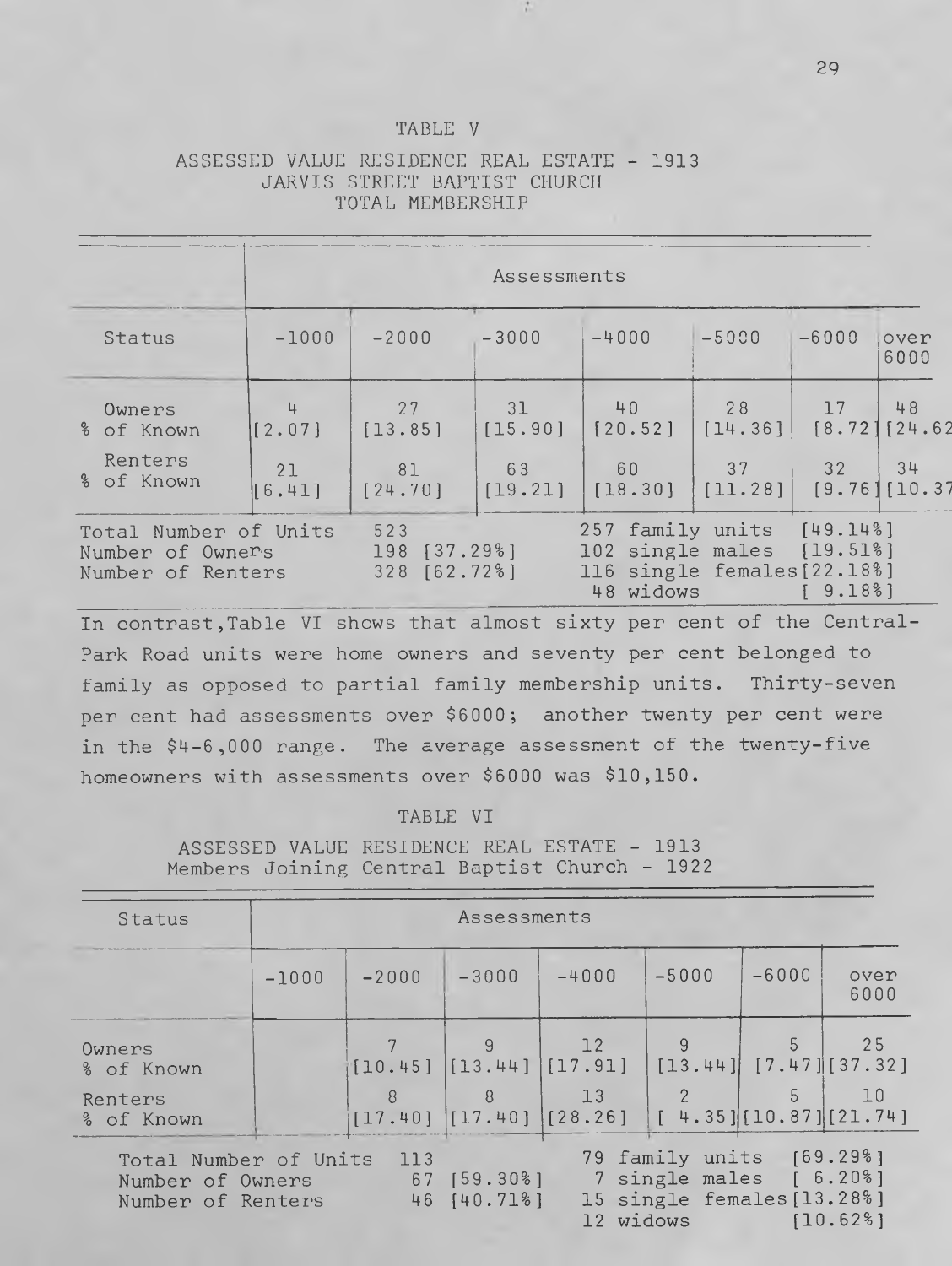Another city where similar patterns prevailed was Minneapolis. In 1902 controversy in the First Baptist Church resulted in formation of Trinity Baptist Church. There William Bell Riley, founder of the World's Christian Fundamentals Association [1919] and a close collaborator with Shields in the Baptist Bible Union (1922), won control of the First church over the opposition of high status members. Changed urban residence patterns dictated that the Minneapolis elite isolated themselves in a dormitory suburb and established a church whose theology and religious practices reflected high status homogeneity. The dilemma of elite urban Baptists is well summarized by an observation made in different context on the changing political structure of the city in industrial America. Samuel P. Hays of Pittsburgh University writes:

> The urban upper class faced two ways at one; decentralist in residential institutions, it was integrative in its economic and occupational life. While it sought to separate itself from the city in one way, in another it was propelled back into the center of urban affairs.**16**

Wealthy Baptists responded in like manner in their religious life. On the way from a religious to an occupational reference group they moved away from the egalitarian sectarianism reflected in the small town parish model. Concurrently they were charged with having a stranglehold on the denomination, a charge easily documented and believed by workers and farmers threatened by the power and wealth of the Bay Street establishment. Increasing social heterogeneity was inimical to denominational unity.

In Canada the rural phase of the controversy did not begin in earnest until after the Jarvis Street schism. In 1922 fundamentalists attempted unsuccessfully to gain control of McMaster's Board of Governors. However, in 1923 they were sustained by the Convention in London in their protest against the conferring of an honorary degree on "modernist" President W.H.P. Faunce, of Brown University. Finally in 1925 came the appointment of the Rev. L. H. Marshall to the McMaster faculty occasioning protracted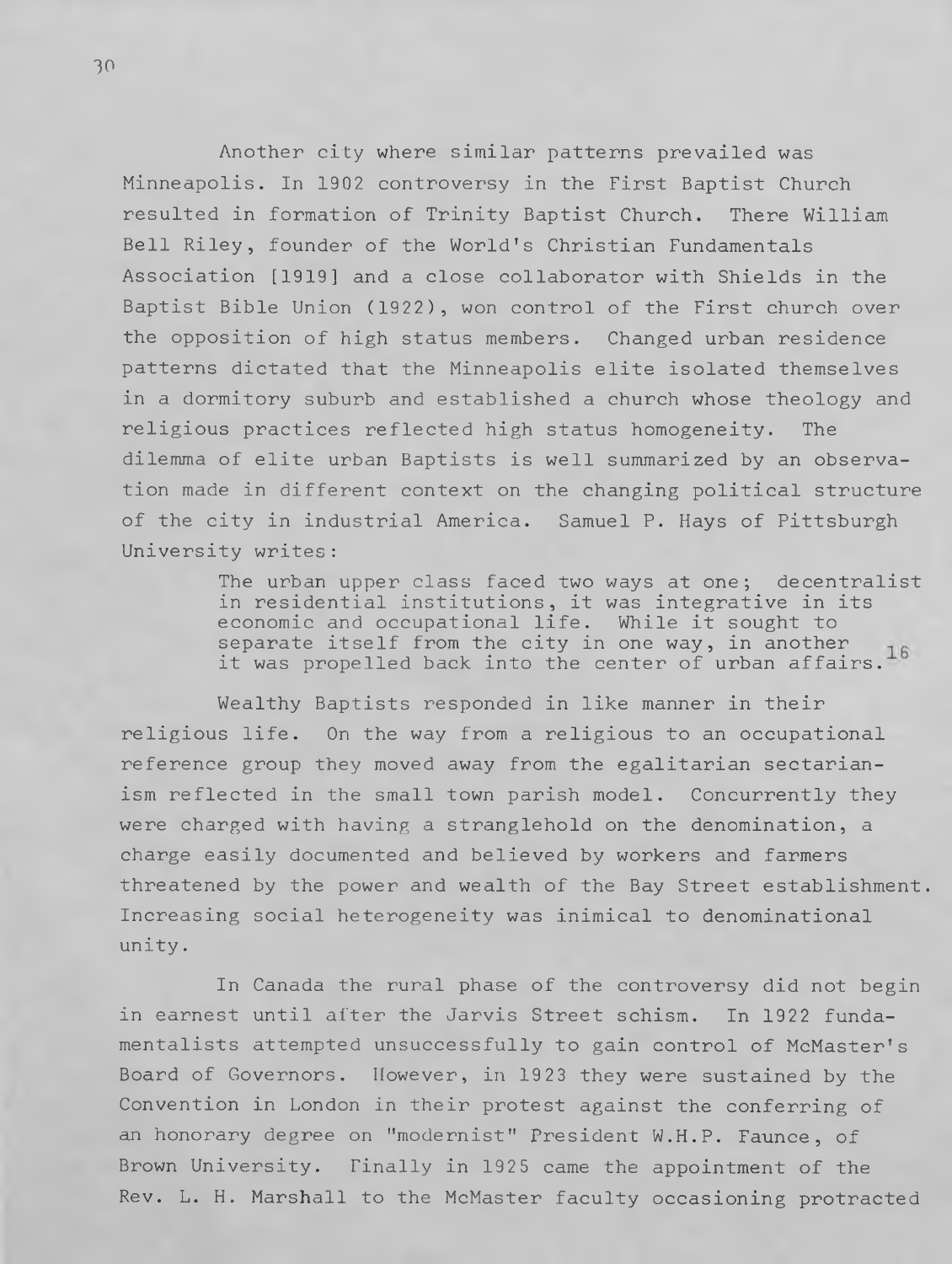and bitter charges of modernism. Shields utilized The Gospel Witness, which he founded in 1922 and edited, to announce in sensational headlines, "Ichabod"--the glory had departed. The denomination finally appealed to the federal Parliament for an amendment to their charter to enable expulsion of dissidents. Jarvis Street Baptist Church was expelled from the Baptist Convention of Ontario and Quebec and fundamentalists met on October 19, 1927 to commence formation of the rival Union of Regular Baptist Churches of Ontario and Quebec.

Nothing indicates more clearly the fact that the fundamentalist-modernist contention was an urban conflict exported to the countryside than an examination of areas where the contention did or did not flourish. In spite of sporadic visits by contestants there was little controversy and no schism in the Maritimes, in rural Quebec, or on the Canadian prairies. In British Columbia, where fundamentalists founded the Convention of Regular Baptist Churches of British Columbia, schism occurred primarily in Vancouver in working class areas east of Granville Street and in contiguous rural areas on the "north side of the Lower Fraser Valley."<sup>17</sup> In rural Ontario districts proximate to Toronto such as Simcoe County and Middlesex-Lambton felt the full brunt of the controversy. Fundamentalists made use of anti-urban sentiment, pointed the accusing finger at city sophisticates and intellectuals, and flattered rural pride with the claim that only they could save the denomination from an insignificant aristocracy of bureaucrats, skeptical schoolmen, and rich philanthropists. Rural churchmen, perturbed by a squabble not their own, requested denominational support. Help had to come soon or it would be too late.

Class differences became increasingly evident at denominational meetings. For example, an American Baptist minister present at the 1926 Convention observed:

> I was impressed by the personnel of the majority. It included...nearly all the solid elements of the denomination. As the followers of Dr. Shields

**31**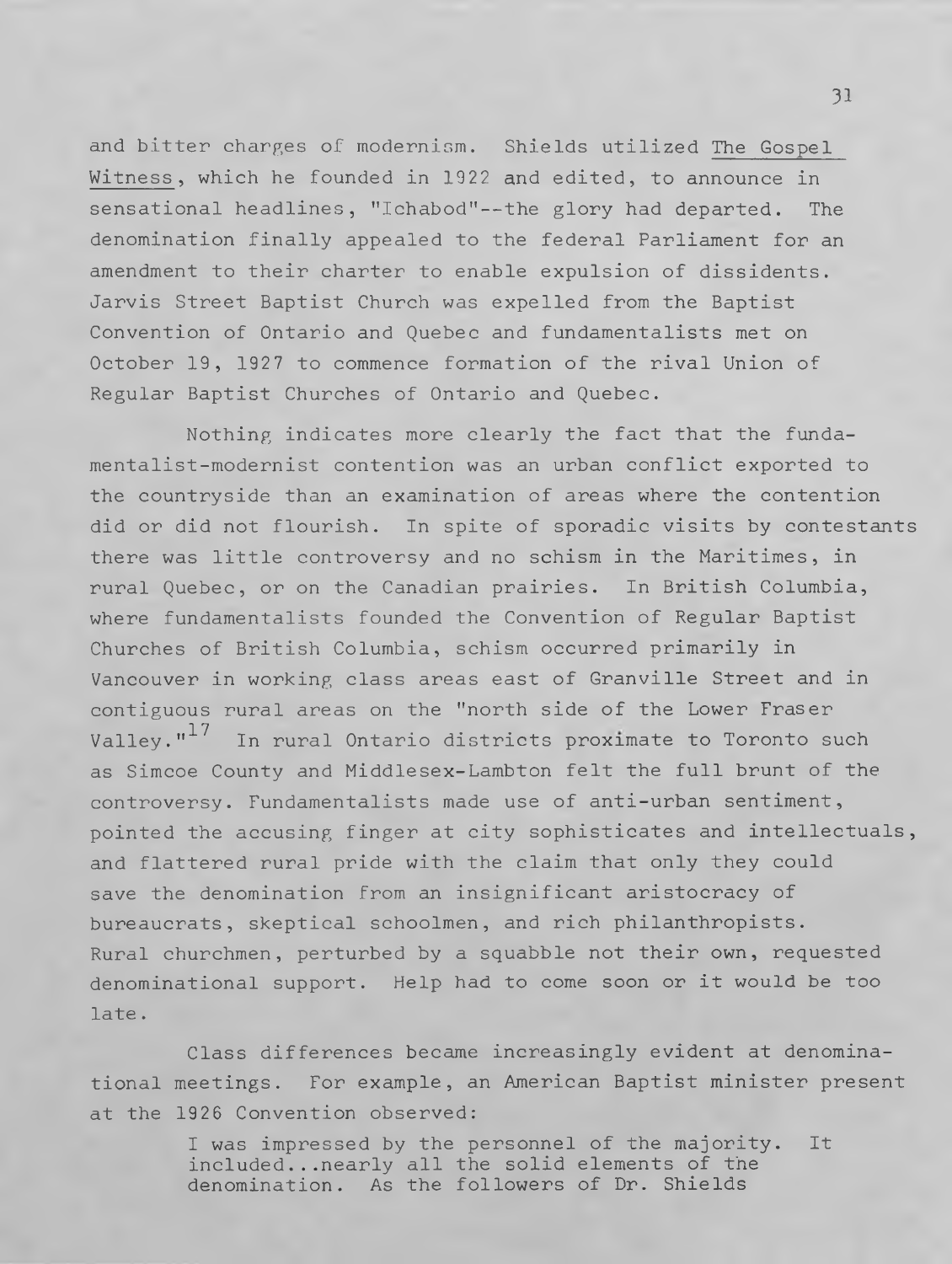gathered about him at the close of the meeting, to join in their singing and other emotional manifestations, I could not but be impressed by the inferior personnel of the group. I am speaking of the general appearance.<sup>18</sup>

Collective biographical studies of Baptists in the towns of Orillia and Barrie, Simcoe County, confirm such reports. In 1927 the First Baptist Church, Orillia, split when the fundamentalists withdrew to form Bethel Baptist Church. In Barrie a dissident McMaster student gathered members from neighboring Convention churches and turned Collier Street into an Independent Baptist Church. For purposes of conciseness the occupational data are grouped, community characteristics being similar. Table VII shows a non-statistically valid, but strong tendency to support the thesis that Convention supporters were of higher occupational status than Unionists. Differences might well have been more pronounced had not events moved too rapidly for differential recruitment to take place before schism.

Convention supporters showed a significantly higher proportion of merchants and entrepreneurs, the Unionists more farmers. In Barrie Convention blue collar workers were primarily railroad foremen or tradesmen. Unionists tended to be manual laborers or workers from the local tannery. Lack of uniformity in assessment practice prevents grouping of residence data for Barrie and Orillia. However, Table VIII reveals that a larger proportion of Orillia Convention loyalists owned homes and that the assessed value of their residences was higher. Similar data are available for Barrie.

In Simcoe county the contest was between conservative evangelical Baptists loyal to the denomination and dispensational millenarian leaders who appear to have attracted marginal workers alienated from the prevailing culture and more susceptible to anti-urban and anti-educational rhetoric. On the other hand the data are not so clear as to support the monistic argument that the conflict was merely a socio-economic confrontation.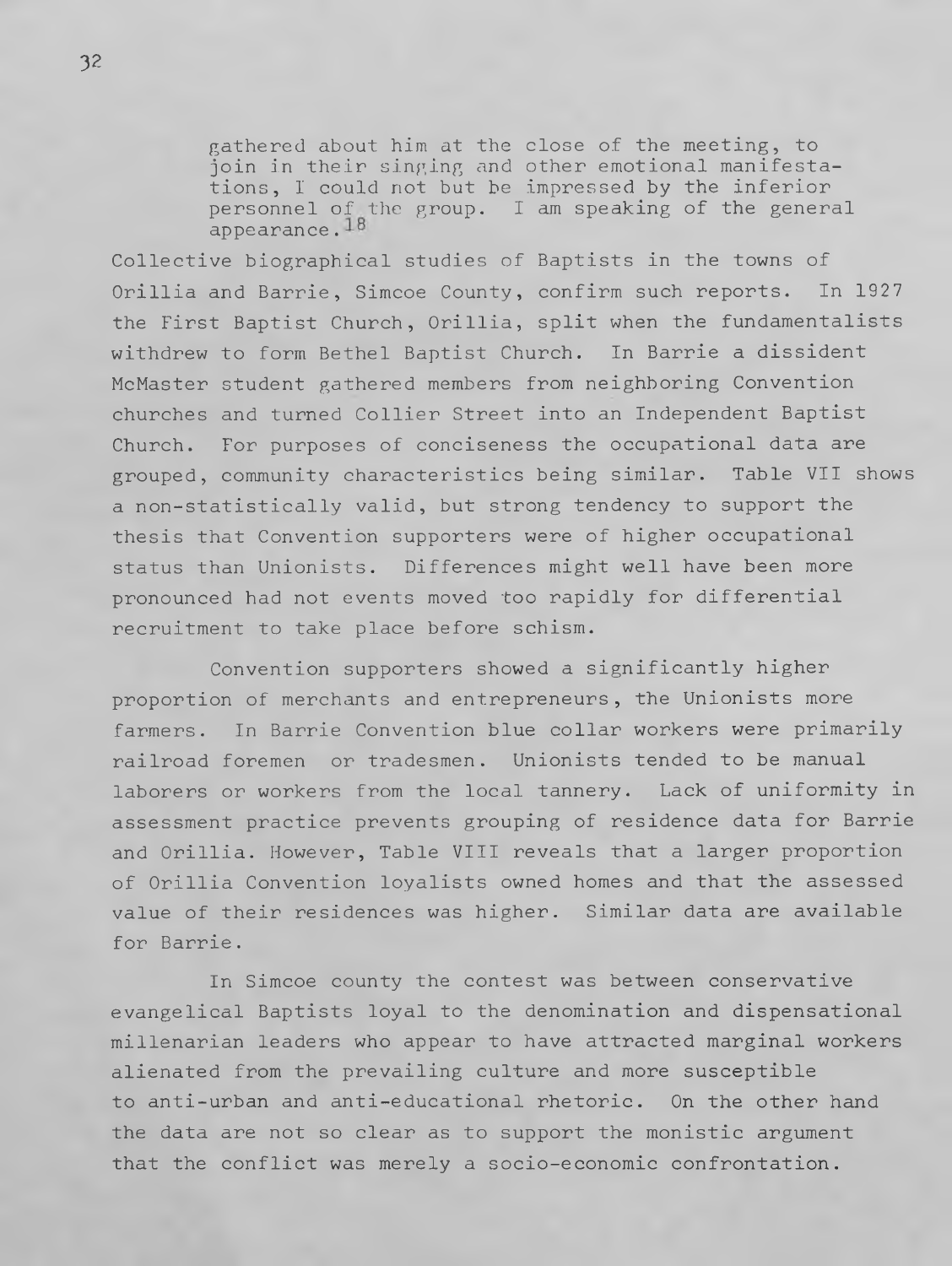# TABLE **VII 33**

## OCCUPATIONS OF FAPTISTS ASSOCIATED WITH THE BAPTIST CONVENTION **OF ONTARIO AND QUEBEC AND THE UNION OF REGULAR BAPTISTS OF ONTARIO AND QUEBEC SIMCOE COUNTY, ONTARIO, CANADA (NUMBER AND PER CENT)**

| Occupations               | Convention | Reqular  | County Town |
|---------------------------|------------|----------|-------------|
|                           | Baptists   | Baptists | Sample*     |
| Agriculture               | $\Omega$   | 13       | 5           |
|                           | (7.03)     | (21.66)  | (4.54)      |
| Professionals, Merchants, | 26         | 5        | 16          |
| Entrepreneurs             | (20.31)    | (8.33)   | (14.54)     |
| Managerial, Sales,        | 29         | 18       | 38          |
| White Collar Occupations  | (22.65)    | (30.00)  | (34.54)     |
| Blue Collar               | 64         | 24       | 51          |
| Manufacturing, Laborers   | (50.00)    | (40.00)  | (46.36)     |
| Totals                    | 128        | 60       | 110         |

**CHI SQUARED 12.786 (3 d.f.) significant at .05 PHI .068 Cramer's V .068**

\***County Town Sample includes 43 entries being the first entry on every fifth page, Town of Orillia--Assessment Record 1927 for taxation year 1928, and 65 entries being every fourth entry, column 1, each page of Vernon's, Barrie City Directory-- 1937.**

**Methodology: Membership lists for Simcoe county churches reflect low quality record keeping. Profiles for First Baptist Church, Orillia are on the basis of the roll revised April 1, 1933, in Church Minute Book and Membership Register, April 17, 1929-May 6,** 1**935; for Bethel Baptist Church, from petitioners listed in letters, November 25, 1927, November 11, 1927, the latter requesting removal from the Church roll, plus additions to membership to 1933 found in** Bethel Baptist Church Minute and Membership Register #1. For First **Baptist Church, Barrie, Ontario, Year Book and Church Directory, 1931 (n.p ., n .d .) ; for Collier Street Independent Baptist Church, Church Rol1 and Baptism (Collier Street Independent struck out and Emmanuel written in), list of members through #78, entry dated August 30/31, June 14/33.**

**Occupational Data From; Vernon's, Barrie, Midland, Orillia (Ontario) Street, Alphabetical, Business, and Miscellaneous Directory . . .**

**1930** (Hamilton, **Ontario: Vernon Directory Ltd.,** 1930) or tax **assessment records.**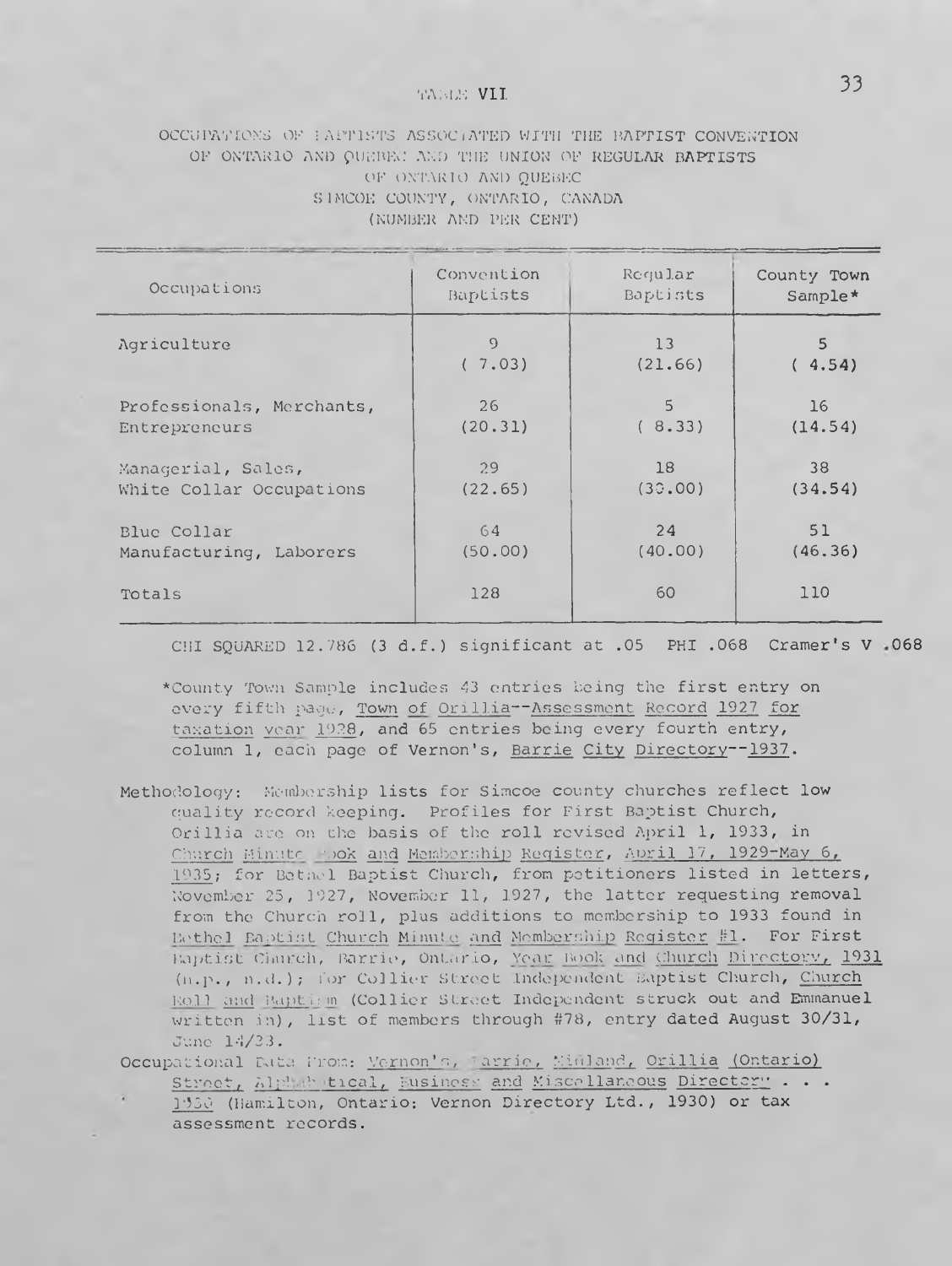#### **TA BLE** VIII

**ASSESSED VALUE RESIDENCE REAL ESTATE MEMBERS FIRST BAPTIST CHURCH (CONVENTION) AND BETHEL BAPTIST CHURCH(REGULAR), ORILLIA, ONTARIO -- 1928**

| Assessments   |                | First Baptist  |                | Rethel Baptist | $Or$ illia*    |
|---------------|----------------|----------------|----------------|----------------|----------------|
| (dollars)     | Owners         | Renter:        | Owners         | Renters        |                |
| over 4000     | $\mathfrak I$  |                |                |                | $\overline{2}$ |
| 3500-3999     | $\overline{c}$ |                |                |                |                |
| 3000-3499     | $\mathbf 1$    |                |                |                | $\mathbf{1}$   |
| 2500-2999     | $\mathbf 1$    | $\mathbf 1$    |                |                | $\mathbf 1$    |
| $2000 - 2499$ | 5              | l              | $\overline{c}$ | 1              | $\overline{7}$ |
| 1500-1999     | $\Theta$       | $\mathbf 1$    | l              |                | $\mathsf{S}$   |
| 1000-1499     | 5              | $\overline{1}$ | 7              | $\overline{c}$ | 9              |
| $500 - 999$   | $\mathbf S$    |                | $\mathbf{I}$   | $\mathbf{I}$   | 12             |
| $0 - 199$     | $\overline{5}$ | $\mathbf 1$    |                |                | $\mathcal{O}$  |
| Totals        | 39             | 5              | 11             | $\overline{4}$ | 50             |

**\*Data Taken From; Town of Orillia Assessment Record 1927 for taxation year 1928, sample constitutes the first entry every 5th page.**

**Methodology: Oril1i a tax records provide no street addresses, only legal descriptions of property. However, religious designations for statistical and school tax purposes were provided. Checking Baptist designations if family name and street were correct it was assumed that the legal description was for this property. Eight Regular Baptists were listed as farmers-gentlemen. Six Convention Baptists fell in the same category. Thus, property owners in the county could have significant holdings, and the status of Baptists may be under-represented in this table.**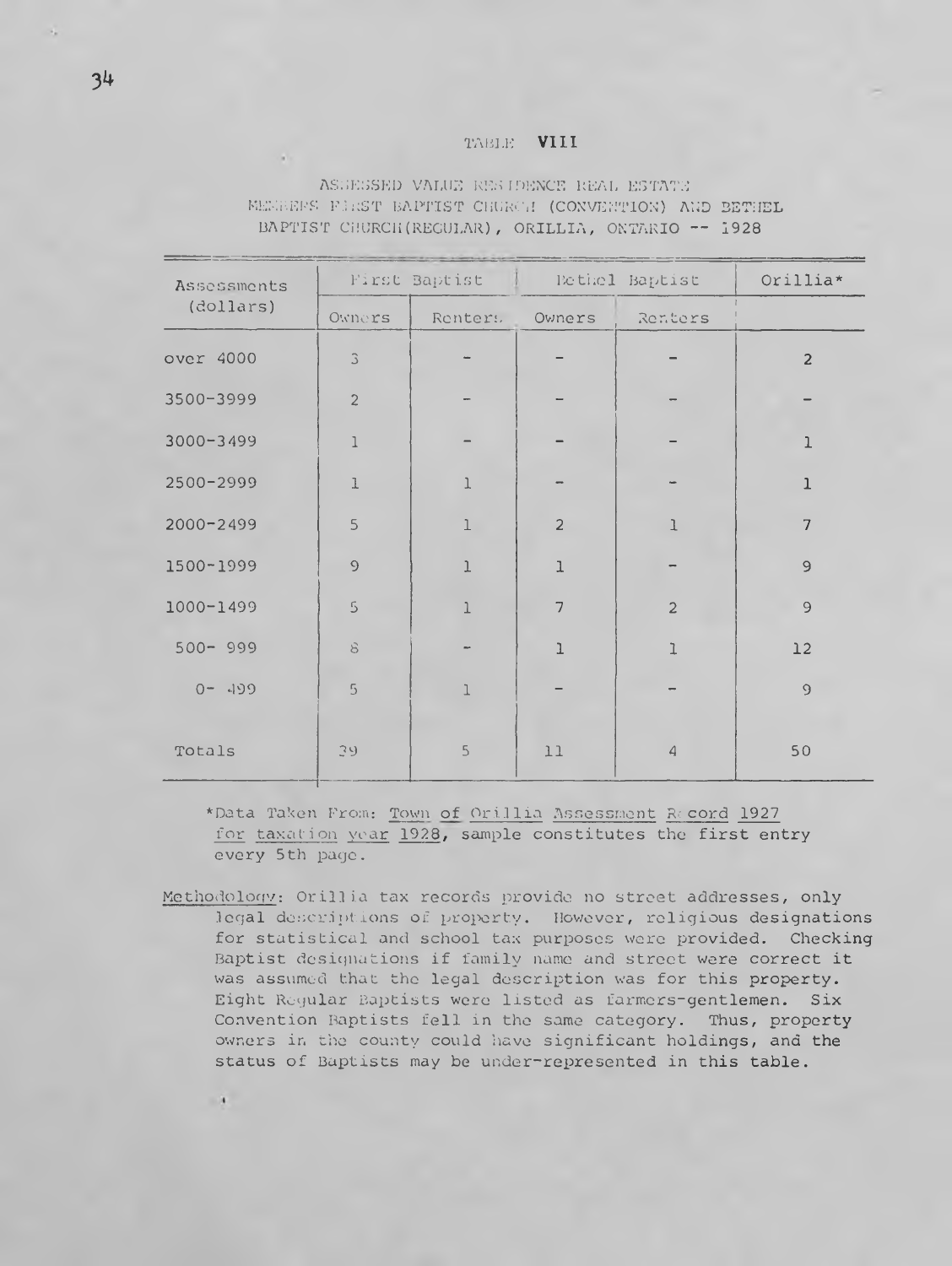What remains to be briefly explained is how two divergent social groups modified nineteenth century evangelicalism to produce new faiths for a new age.

The growing social heterogeneity of Baptists documented above had, during the period 1875-1910, produced divergent needs which could not easily be met within the bounds of traditional nineteenth century evangelicalism. One major concern was the issue of religious authority. In reality the impact of social and scientific change gave rise to three new authority systems in the period 1870-1895. The doctrine of Papal infallibility appeared in 1871, biblical inerrancy in 1881, and Pentecostalism in 1894.

Much has been made of higher criticism versus biblical infallibility in the fundamentalist-modernist controversy. Suffice it to say that if biblical criticism was new, so was the inerrancy doctrine espoused by the Princeton theologians. The inerrancy doctrine was founded on Scottish Common Sense philosophy, and pushed Calvin and the fathers of Westminster far beyond the assertion that scripture was "the only sufficient, certain, and infallible rule of all saving Knowledge, Faith, and Obedience."<sup>19</sup> Princeton asserted, contrary to orthodoxy, that "all the affirmations of Scripture of all kinds, whether of spiritual doctrine or duty, or of physical or historical fact, or of psychological or philosophical principle, [were] without error, when the ipsissima verba of the original autographs [were] ascertained and interpreted in their natural and intended sense."<sup>20</sup> It should be remembered that the original charges of biblical heresy were levelled by Charles A. Briggs of Union Seminary, New York against these Princeton innovations.

The second symbol modified related to the doctrine of the Priesthood of all believers;--in many respects the key to the fundamentalist-modernist controversy, though much neglected by historians. To the Toronto establishment it meant freedom from coercion and a buttress to an individuality which supported social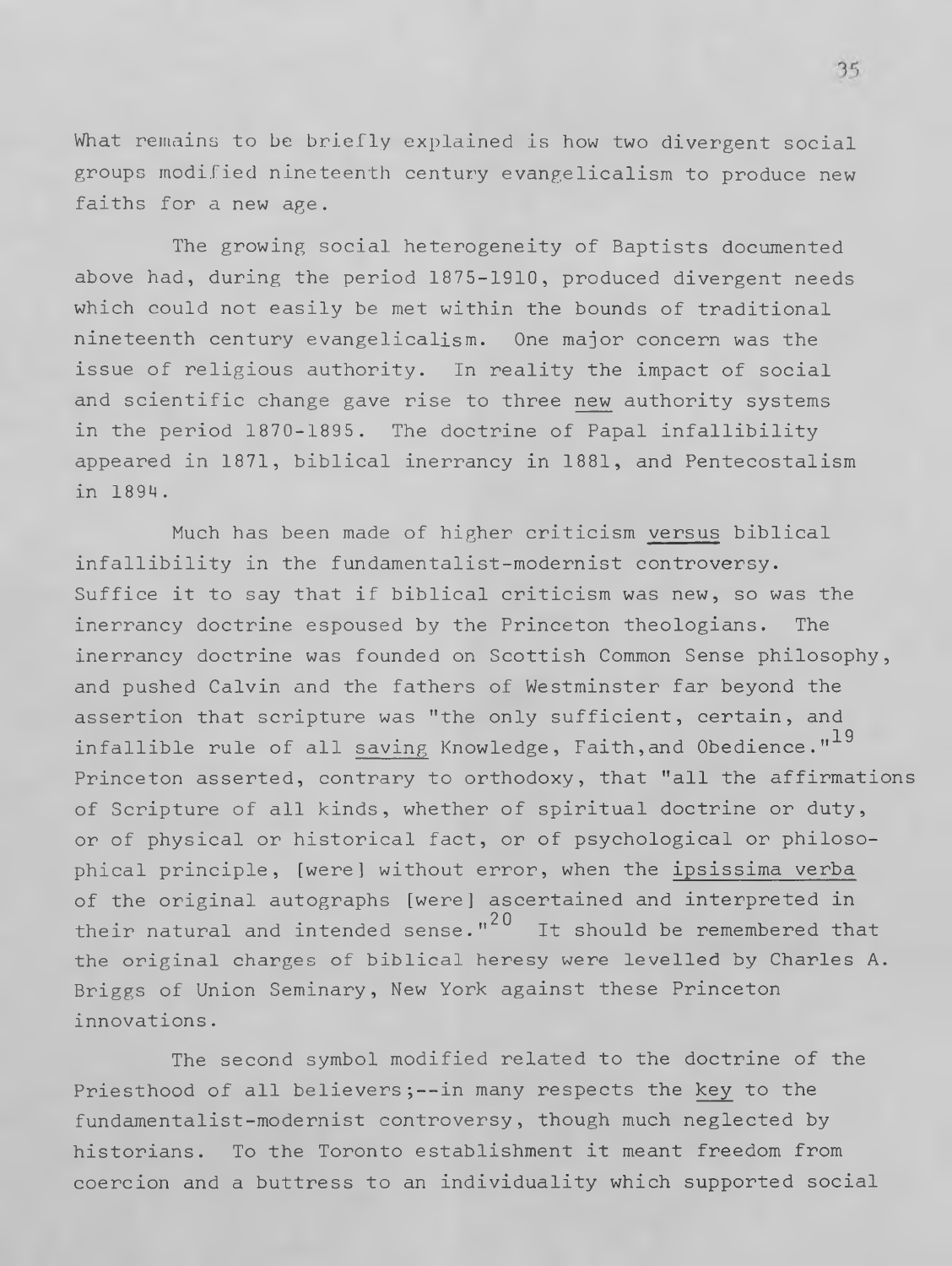accommodation. To the urban workers and later to rural Baptists it came to mean the right of every man to interpret his Bible after the common sense hermeneutic contained in the Princeton formula. The professional urbanite was prepared for a professional clergy in a world of professionals, hence could entertain historical biblical study and higher criticism. In contrast, dispensationalists incorporated a laymen's form of higher criticism in their Scofield Bible, and scholars became fair game for the elitist charges levelled by Baptist democrats.

Finally, and most importantly, the needs of such a heterogeneous constituency could not be met by a single eschatology. If the comfortable found support in modern adaptations of postmillennialism, in the concept of historical progress, and soothed their drawing room consciences with the social gospel, such views touched a sour note among those Baptists undergoing the tensions produced by social dislocation and relative status loss. For the latter the theology of Doomsday, imported to America by the Plymouth Brethren and spread through the new laymen's Bible Institutes and by the Prophetic Conferences made more sense. Indeed, eschatological innovation was a major concern of Convention supporters as early as 1900, when Dr. Calvin Goodspeed of McMaster published his The Messiah's Second Advent, A Study in Eschatology. In the Education Day debate held at the Toronto Convention in 1926, Prof. L. H. Marshall voiced a common complaint when he pointed the accusing finger of Darbyism at his opponents. Marshall exulted:

> I am going to uncover the fire and let you see what it is. If I have to go back to England for it I will go. That is fair. There are many people in the Baptist churches of Ontario and Quebec who are not Baptists at all; they are Plymouth Brethren. [Hear, Hear, and applause.]

A voice: Give us proof.

Thomas Phillips once said that sometimes a Plymouth Brethren joined his church in Bloomsbury, and after a very short time the Plymouth was entirely gone and there was nothing but the brother left. Our experience in Canada is just the opposite; when a Plymouth Brethren joins a Baptist Church in Canada, in a short time the brother is entirely gone and there is nothing but the Plymouth left. $^{21}$ 

**36**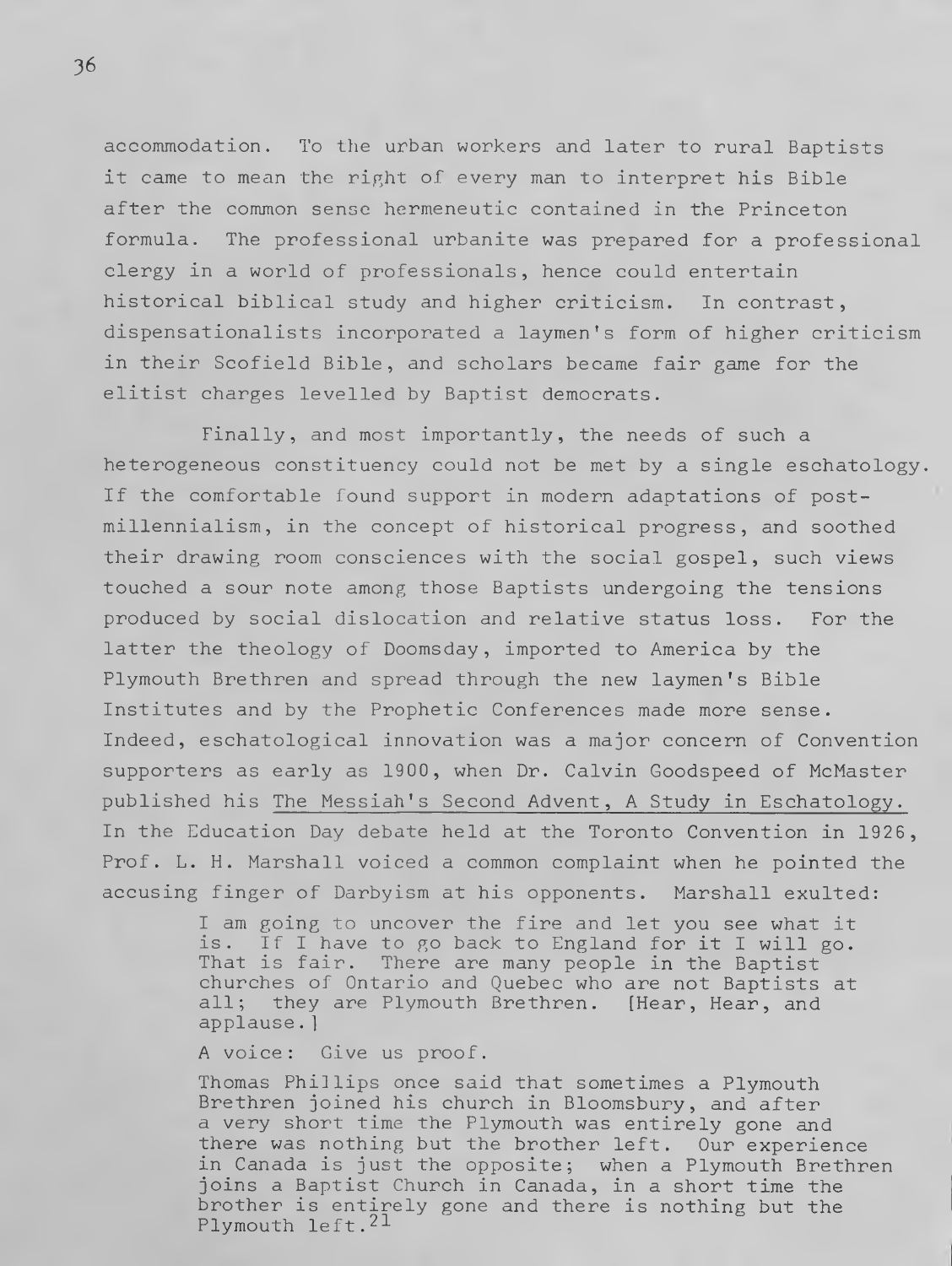Dean J. H. Farmer of McMaster likewise constantly claimed the question was whether "the Baptists [were] to forego the liberty of which they had always been the champions and accept a premillennial season of theology as indispensable to Baptist orthodoxy."<sup>22</sup>

Shields attempted to submerge the dispensational question but finally was forced to attack the Scofieldites, who withdrew from his Union and with independents of similar theology founded, in 1933, the Fellowship of Independent Baptist Churches of Canada. In short, "Christ Crucified, Risen, and Coming Again" was as new a symbolic package and as relevant to its constituency as anything to appear from Chicago, Crozer, Union Seminary, New York or Rochester. In America schisms and revivals have always gone hand in hand, and the fundamentalist revival could not begin until fundamentalist theology emerged full-blown with the publication of the Scofield Reference Bible in 1909. Only then did the differential class recruitment of members follow which altered further the social characteristics of the Baptists, precipitating the struggles for power that eventuated in schism. Indispensable to schism was the emergence of two divergent new theologies, both of which departed materially from nineteenth century evangelicalism.

Fundamentalism and modernism were not monolithic movements, and neither could claim to represent the "faith once for all delivered to the saints." However, fundamentalism produced a revival among recruits from the lower middle class, many of whom were migrants into urban centers. Later its missionaries spread out from the Bible Institutes to capture rural Canada with their new theology. The system offered security, recognition, and encouraged sectarian cohesion. Eventually fundamentalism found expression in the conservative Politics of Doomsday, Social Credit, and the new Middle American alliance.<sup>23</sup>

The controversy is dormant now but the scars remain. However, struggle left the Baptist denomination in Canada socially stratified and exhausted. Baptist churches associated with the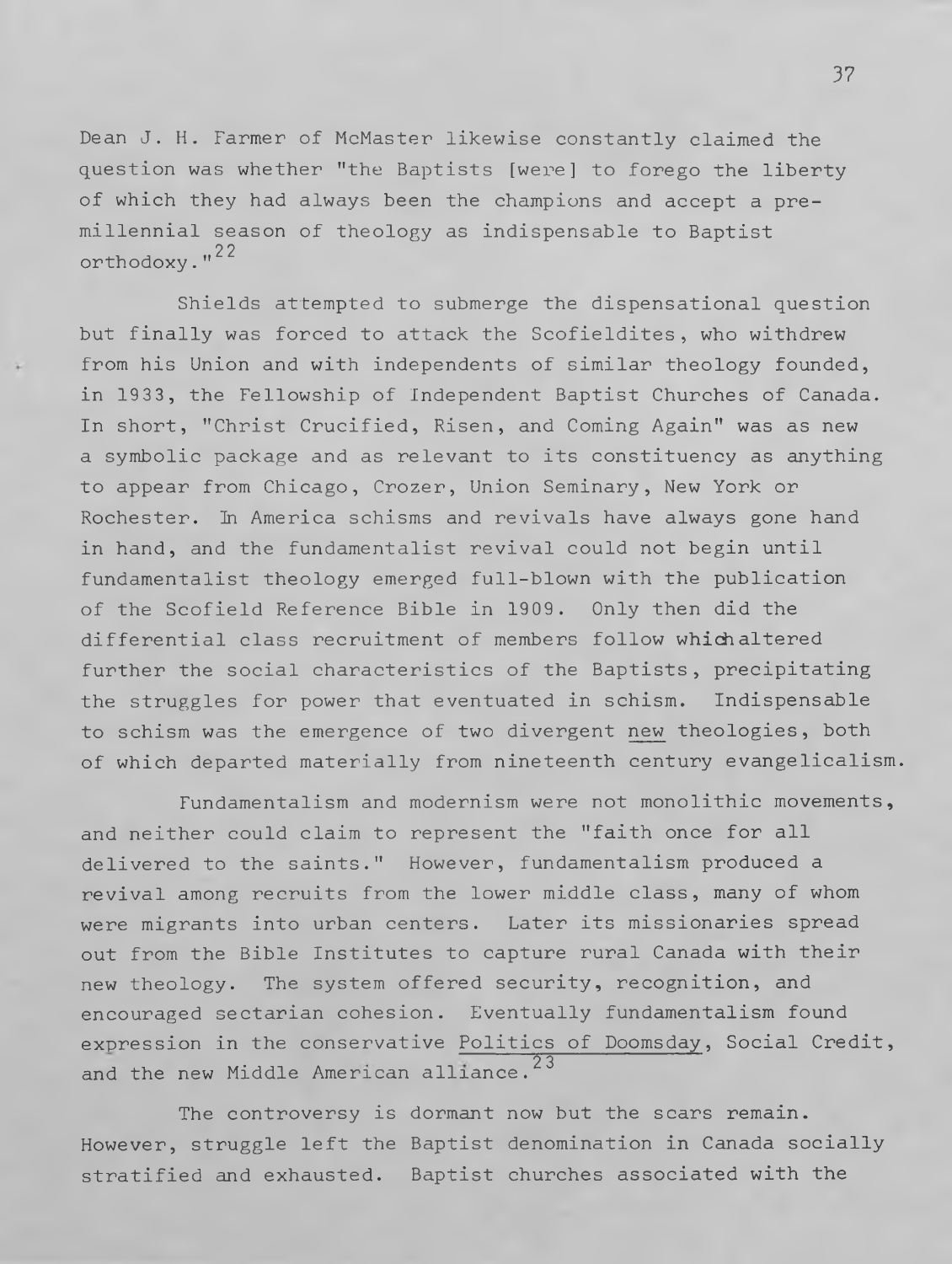Baptist Federation of Canada find themselves locked in to a small upper-middle-class constituency where they compete with the United and Presbyterian churches for an increasingly narrow segment of the populace. It is as if through social mobility and urban stratification they had become what Fyfe feared, "The hills of Gilboa on which no dew fell". In contrast, the fundamentalists emerged to capture the natural Baptist constituency of Anglo-Saxon white collar and blue collar workers. With an aggressive spirit and new theology they have made impressive strides, especially since the merger in 1953 of the Fellowship of Independent Baptist Church and the Union of Regular Baptists of Ontario and Quebec in what eventually has become the nationwide Fellowship of Evangelical Baptist Churches of Canada.

Some ask if reunification of Convention and Evangelical Baptists is possible. Perhaps it is too soon to tell. Social mobility and education is gradually changing the attitudes of Evangelical Baptists. Certainly social and doctrinal pluralism would need to be recognized and a good place to start would be a re-examination of our common roots in Calvin and the Philadelphia Confession. Important also is an understanding of the social bases of the schisms; the changes in institutions and doctrines that created a high incidence of tension and potential for religious conflict in the 1920's. If this paper contributes to such a dialogue, if it enables various "Baptist" groups to move beyond rhetoric and historical apology, it will have done its work.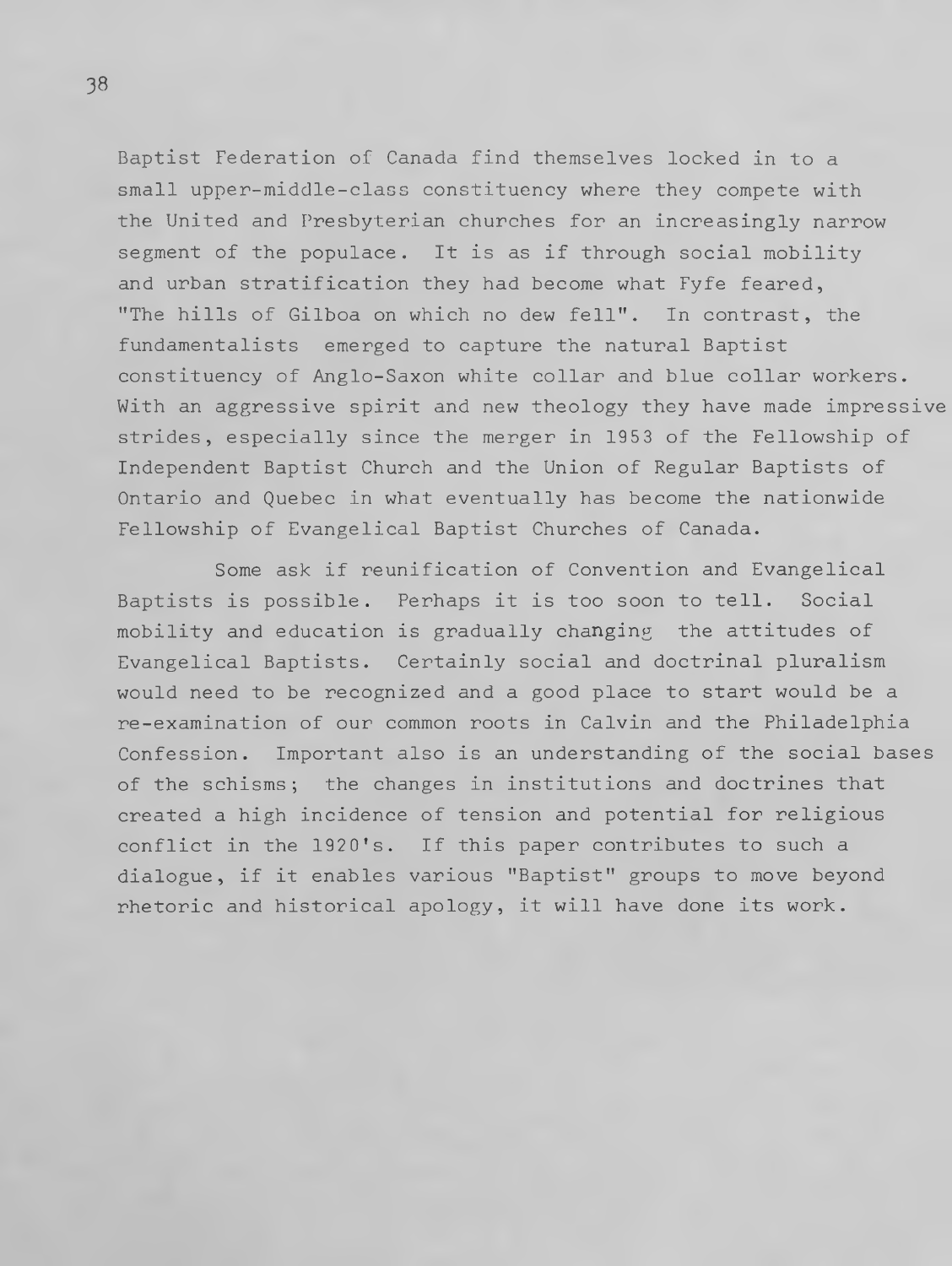#### FOOTNOTES

- 1. The Canadian Baptist, Vol. 21 No. 49, p. 1.
- 2. Canadian Baptist Archives, hereafter CBA, Jarvis Street File, mut. man., The Dai.. (December) 3, 1875, p. 4.
- 3. Rev. R. A. Fyfe, A Forty Years' Survey from Bond Street Pulpit, (Toronto: Dudley & Burns, 1876), p. 26.
- 4. Ibid., p. 27.
- 5. Ernest R. Sandeen, The Origins of Fundamentalism-Toward A Historical Interpretation (Philadelphia: Fortress Press, 1968), p. 3; also, The Roots of Fundamentalism-British and American Millenarianism 1800-1930 (Chicago: "The University of Chicago Press, 1970).
- 6. S. G. Cole, The History of Fundamentalism (New York Richard R. Smith, 1931), p. 334 and elsewhere; Norman F. Furniss, The Fundamentalist Controversy, 1918-1931 (New Haven: Yale University Press, 1954), p. 38.
- 7. E. R. Sandeen, The Origins of Fundamentalism, p. 26.
- 8. E. R. Sandeen, The Roots of Fundamentalism, see preface, xii. For a critical discussion of Sandeen which points out the problems of definition and interpretation relating to the terms fundamentalism and modernism see, LeRoy Moore, Jr., "Another Look at Fundamentalism: A Response to Ernest R. Sandeen," Church History, Vol. XXXVII (June 1968), pp. 195-202; also R. T. Handy, "Fundamentalism and Modernism in Perspective," Religion and Life, XXIV (Summer 1955), pp. 381-394; H. Richard Niebuhr, "Fundamentalism," Encyclopedia of the Social Sciences, E. R. Seligman, ed., III (New York: MacMillan Co., 1938) , pp. 526-7 .
- 9. Everett L. Perry, "The Role of Socio-economic Factors in the Rise and Development of American Fundamentalism." Unpub. PhD. diss., Div. School of the University of Chicago, 1959; p. 5; Mary B. Hill, "From Sect to Denomination in the Baptist Church in Canada," unpub. Ph.D. diss., State University of New York, Buffalo, 1971, p. 11, pp. 155-7.
- 10. Walter E. Ellis, "Social and Religious Factors in the Fundamentalist-Modernist Schisms Among Baptists in North America, 1895-1934," unpub. Ph.D. diss., University of Pittsburgh, 1974, pp. 133-49.
- 11. Ibid., pp. 149-58.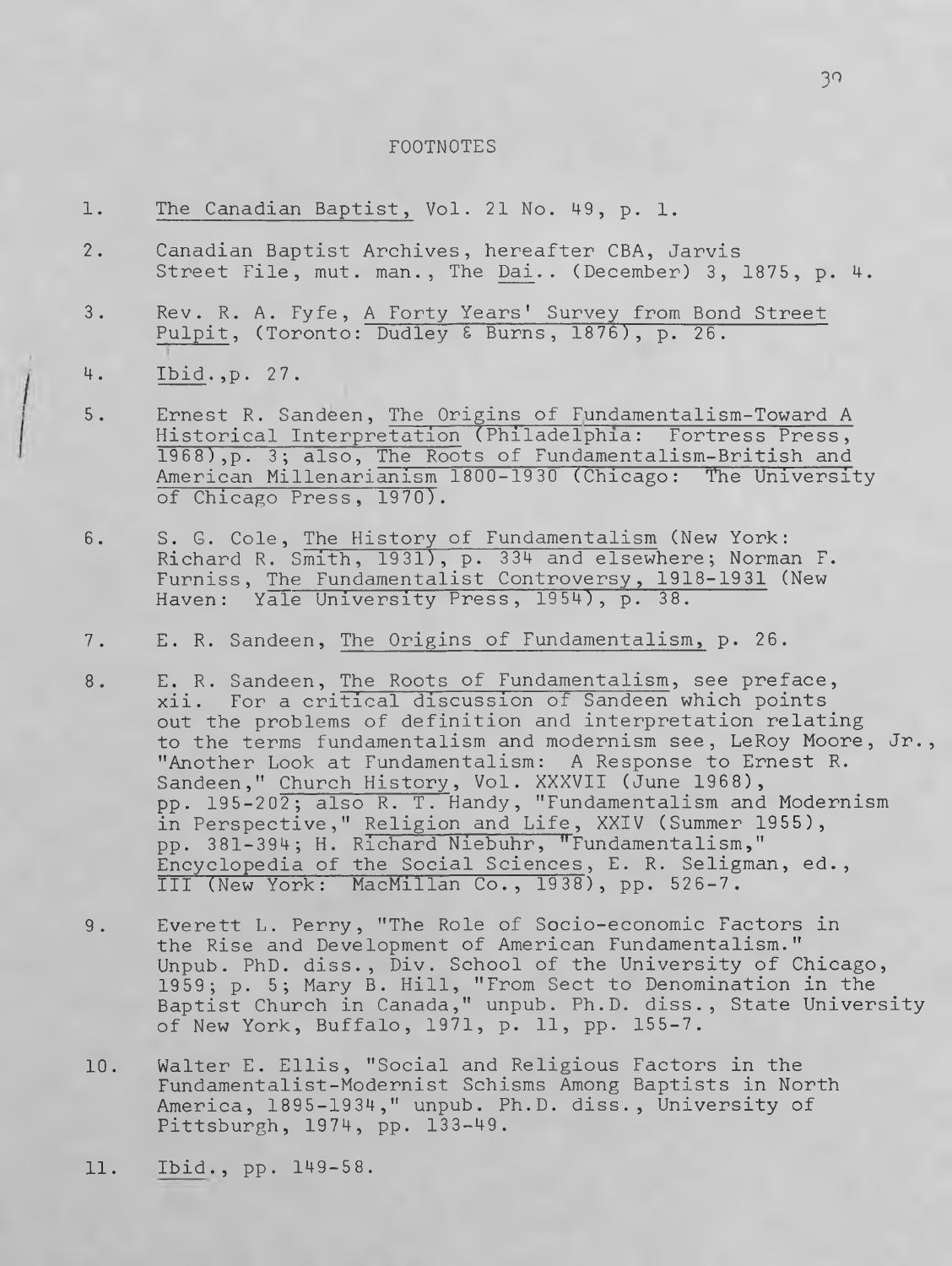- 12. T. T. Shields, "The Christian Attitude Towards Amusements," printed in, L. K. Tarr, Shields of Canada, pp. 208-218.
- 13. Literature relating to these schisms is considerable, and is primarily apologetic. For the Ontario and Quebec schism, material favorable to the Baptist Convention of Ontario and Quebec see: W. G. Carder, "Controversy in the Baptist Convention of Ontario and Quebec, 1908-1929" (Unpublished B.D. thesis, McMaster Divinity School, McMaster University, 1950),and J. E. Dozois, "Dr. Thomas Todhunter Shields (1873-1955) in the Stream of Fundamentalism" (unpublished B.D. thesis, McMaster Divinity School, McMaster University, 1962). For the fundamentalist case see L. K. Tarr, This Dominion His Dominion (Willowdale, Ontario: Fellowship of Evangelical Baptist Churches, 1968); also, L. K. Tarr, Shields of Canada (Grand Rapids: Baker Book House, 1967).

Literature relating to schism in the Baptist Union of Western Canada, favoring the Union, see G. H. Pousett, "The History of the Regular Baptists of British Columbia" (unpublished B.D. thesis, McMaster Divinity School, McMaster University, 1956); for the fundamentalist case see J.B. Richards, "Baptists in British Columbia: A Struggle to Maintain 'Sectarianism'" (unpublished M.A. thesis, University of British Columbia, 1964).

- 14. T. T. Shields, "McMaster's Approval of Dr. Faunce's Infidelity," Gospel Witness, II , No. 38 (January 31, 1924), p. 13; The True Story of the Jarvis Street Baptist Church Trouble: by its Retired Deacons, Toronto, October 7, 1921, p. 3.
- 15. Data is taken from: Jarvis Street Baptist Church Directory, 1910, 1913; Central Baptist membership from: Document of Dismissal J. S. B. C., in C. B. A.
- 16. Samuel P. Hays, "The Changing Political Structure of the City in Industrial America," (Pittsburgh: University of Pittsburgh mimeo, June, 1970), pp. 2-3.
- 17. J. B. Richards, "Baptists in British Columbia," p. 150.
- 18. CBA, Whidden Papers, Letter, 0. C. S. Wallace, Entaw Place Baptist Church, Baltimore, Md., to S. J. Moore (Toronto Millionaire), November 9, 1926.
- 19. Second London Confession, 1677, in W. L. Lumpkin, Baptist Confessions of Faith, (Valley Forge: Judson, 1969), p. 248.
- 20. A. A. Hodge and B.B. Warfield, Inspiration," Presbyterian Review II (April 1881), pp. 238-9; also B. B. Warfield, The Inspiration and Authority of the Bible, Samuel G. Craig, ed. (Philadelphia: Presbyterian Reformed Publishing Co., 1949),p. 173.